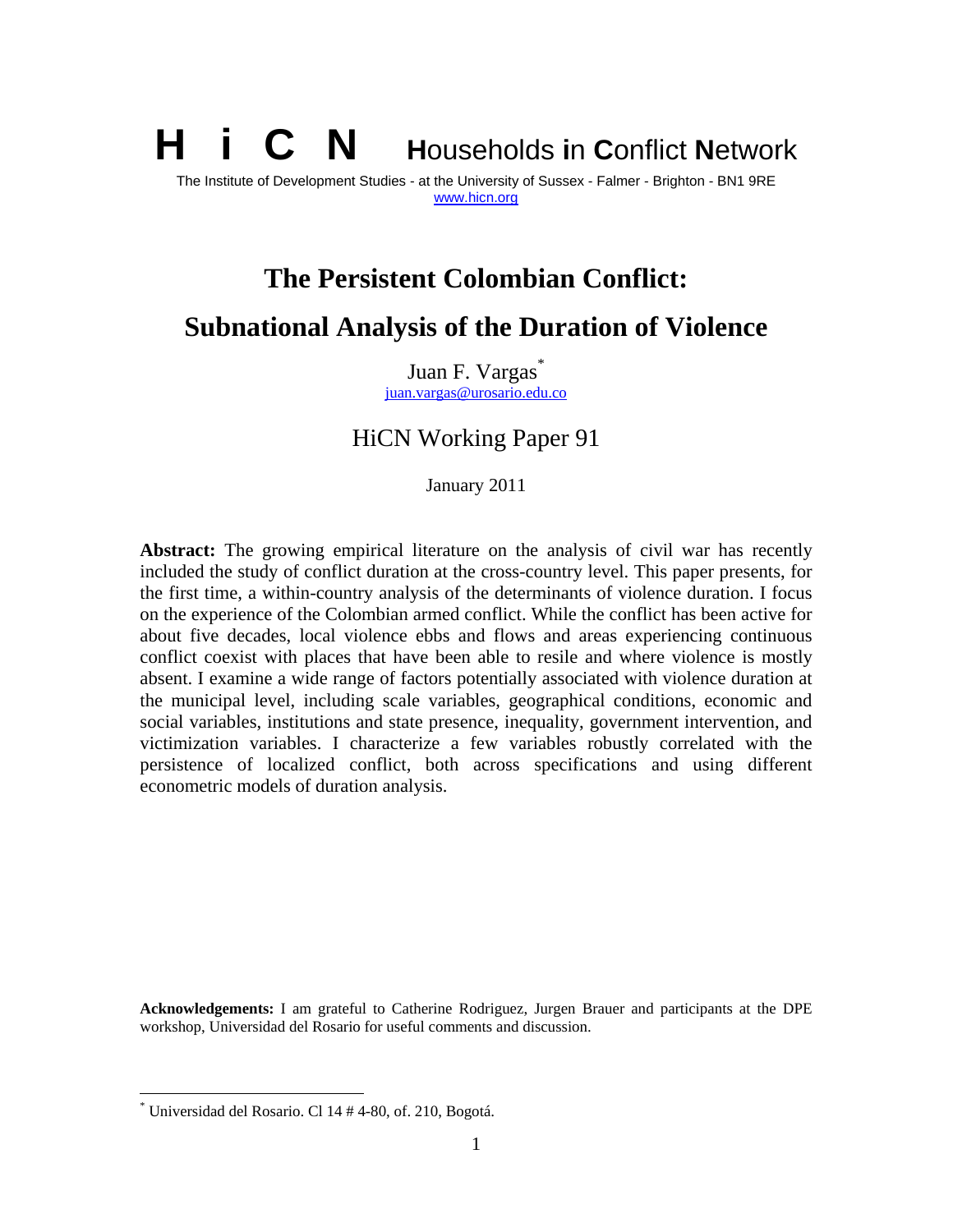# 1 Introduction

The recent boom in the empirical analysis of civil war has produced a large body of evidence on the main correlates of conflict, its potential causes and its consequences (see for example Collier and Hoeffler, 2004; Fearon and Laitin, 2003; and Collier, 1999. Blattman and Miguel, 2010 provide a comprehensive survey of the literature). More recently, the field has started to move from the account of simple correlations to the application methodologies better suited to support causal statements, notably Abadie and Gardeazabal (2003), Miguel et al. (2004), Guidolin and La Ferrara (2007), and Dube and Vargas (2008). However, the study of the duration of violence is still in its infancy. Most of the existing empirical evidence is based on cross country analyses (Regan, 2002; Fearon, 2004; and Collier et al., 2004). While exploiting sub-national variation may be more suitable to pin down mechanisms that explain the main correlates of war dynamics, there is a sizable lack of systematic studies of the duration of violence at the within-country level.

The absence of micro-data on conflict dynamics may well explain why the literature has concentrated on macro-level correlations across countries. Important exceptions for the case of factors associated with conflict incidence include Deininger (2003), Barron et al. (2004), and Do and Iyer (2006), but there are no equivalent contributions for the case of conflict duration. Filling this vacuum is particularly relevant for policy purposes. Indeed, understanding the reasons why, in the context of nation-wide civil conflict, some regions consistently experience violence while other resile and remain relatively peaceful, and knowing what factors help inoculate communities is of first order importance for the design of policies and military endeavors.

Focusing on the experience of the Colombian armed conflict, in this paper I carry out, for the first time, a within-country analysis of the determinants of violence duration. While the Colombian conflict has been active for about five decades, local violence ebbs and flows and areas experiencing continuous conflict coexist with places where violent episodes are mostly absent. Moreover, Colombia is a good laboratory for the study of civil conflicts given the availability of a great amount of good quality micro data on the conflict dynamics.

Using survival models, I examine a wide range of factors potentially associated with violence duration at the municipal level. These include scale variables (like the size of the territory and its population), geographical characteristics (like altitude, temperature and rainfall), variables associated with state presence and the quality of institutions (police and military presence and the existence of judiciary and banks), the availability of both legal and illegal natural rents, local-level social indicators (poverty, education and infant mortality),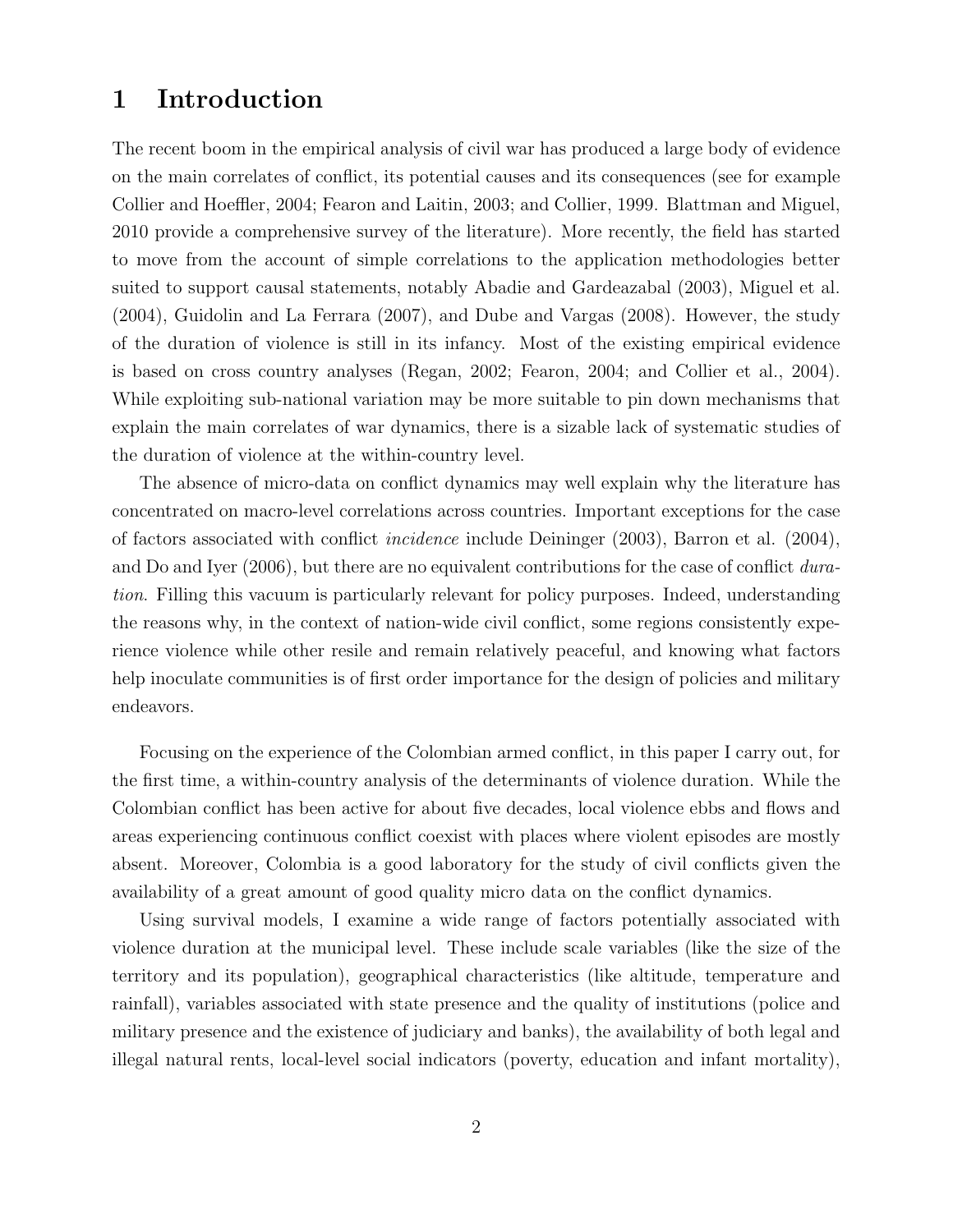proxies of government intervention (like aerial spraying of illegal crops and the presence of alternative development programs), inequality measures, and victimization variables. I characterize a few variables that very robustly predict whether violent episodes at the local level are likely to be long-lasting or not.

Results suggest a wide scope for public policy as violence in Colombia is less likely to be persistent in smaller municipalities, with less rents available to predate from and a more active military presence of the state. However results also point to more persistent conflict episodes in places where crop substitution programs have been implemented although this is likely to be explained by the fact that these places have had higher incidence of illegal crops in the past. Moreover, paramilitary victimization of civilians increases the hazard of conflict termination suggesting that civilian targeting has been used as a way to consolidate control by illegal armed groups (Kalyvas, 2006). This implies that seemingly "peaceful" areas are not necessarily free of illegal groups which gives further scope for government intervention. All these findings are robust to assuming different data generating processes which make different assumptions on how the underlying hazard of peace changes over time.

The remaining of the paper is organized as follows. In section 2 I give some background on the nature of the Colombian conflict, a three-sided civil war where in addition to government forces and rebel groups, paramilitary forces also fight the left-wing insurgency. Data and measurement issues are described on section 3; the statistical approach is presented on section 4 and results and robustness checks are discussed in section 5. Finally I conclude and offer some lines for future research.

## 2 A five-decade armed conflict in Colombia

Colombia's armed conflict involves rebel insurgencies, government forces and illegal paramilitaries.<sup>1</sup> Scholars identify its origin in La Violencia, a period of intense violence between the two traditional political parties from 1946 to 1966. Insurgent groups were formed in the early 1960s as peasant self-defense organizations originally aligned with the Liberal party. Two of them survive today as the main guerrilla organizations: the Revolutionary Armed Forces of Colombia (FARC by its Spanish acronym) with an estimated army of about 20,000 combatants that are said to include a large share of women and children, and the National Liberation Army (ELN), with a much weaker force of about 4,000 fighters. These are not the only guerrilla groups in Colombia but they are the two largest and most important. The two most important sources of finance for rebel groups from the early 1990s are the drug

<sup>1</sup>For a detailed account of the conflict see Rabassa and Chalk (2001).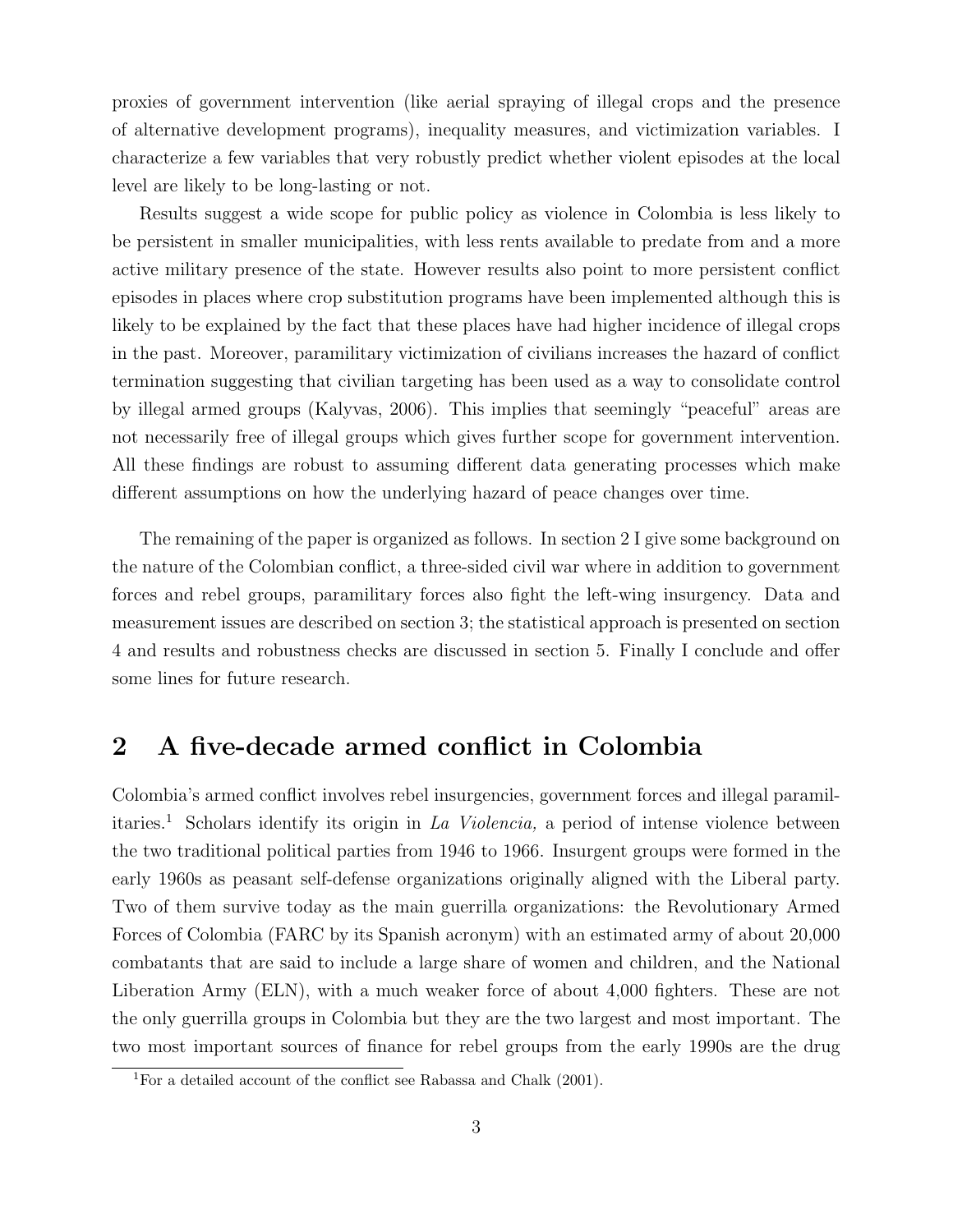business and the kidnapping of civilians. Drugs are a major source of finance especially for the FARC, which is known to tax coca crops, and to control the production, processing and export of cocaine and heroine. The FARC also collects 'war taxes' from other businesses and agricultural producers in their areas of operation.

The other major active armed actor of the conflict are the illegal paramilitary forces. Many paramilitary combatants have recently demobilized taking advantage of a peace process that started in 2003, but they are said to have had over 20,000 members at the peak of their strength. Paramilitaries have traditionally described themselves as self-defense groups vis-a-vis the advancement of the guerrillas. Without denying the existence of a self-defence component, paramilitaries are in actuality a rather complex hydra. The first paramilitaries were organized by the military during the early 1970s, following law 48 of 1968 by which president Valencia allowed the formation of self-defense civilian groups. The objective was to arm civilians for protection against insurgents. Subsequently, rural elites formed private armies which emerged on a widespread scale during the eighties when drug lords started becoming landowners and facing extortion from the guerillas. The paramilitaries were declared illegal in 1989, after which the Colombian conflict technically became three-sided. However, the vast majority of the fighting involves the guerilla against the military and paramilitary, and there are numerous allegations of collusion between the latter two groups. In 1997, disparate factions of paramilitary (including drug traffickers, disaffected former members of the armed forces and victims of the guerilla) came together under an umbrella alliance called the United Self-Defense of Colombia (AUC), which contributed substantially to the dramatic upsurge of conflict-activity during the late 1990s (Restrepo et al., 2004).

In this period, the paramilitaries acquired notoriety for their attacks against civilians. Indeed, paramilitaries are the major killers of civilians in Colombia, in 976 massacres from 1988 to 2004, they have assassinated over 6,200 civilians. Guerrilla groups, especially the FARC, have increasingly made use of this method, namely the targeting of the civilian infrastructure of the enemy to create fear and reduce the support of the other party to facilitate territorial control. However, most guerrilla events involve attacks to the infrastructure or clashes with the government, and during the same period they have carried out 197 massacres killing almost 1,200 civilians.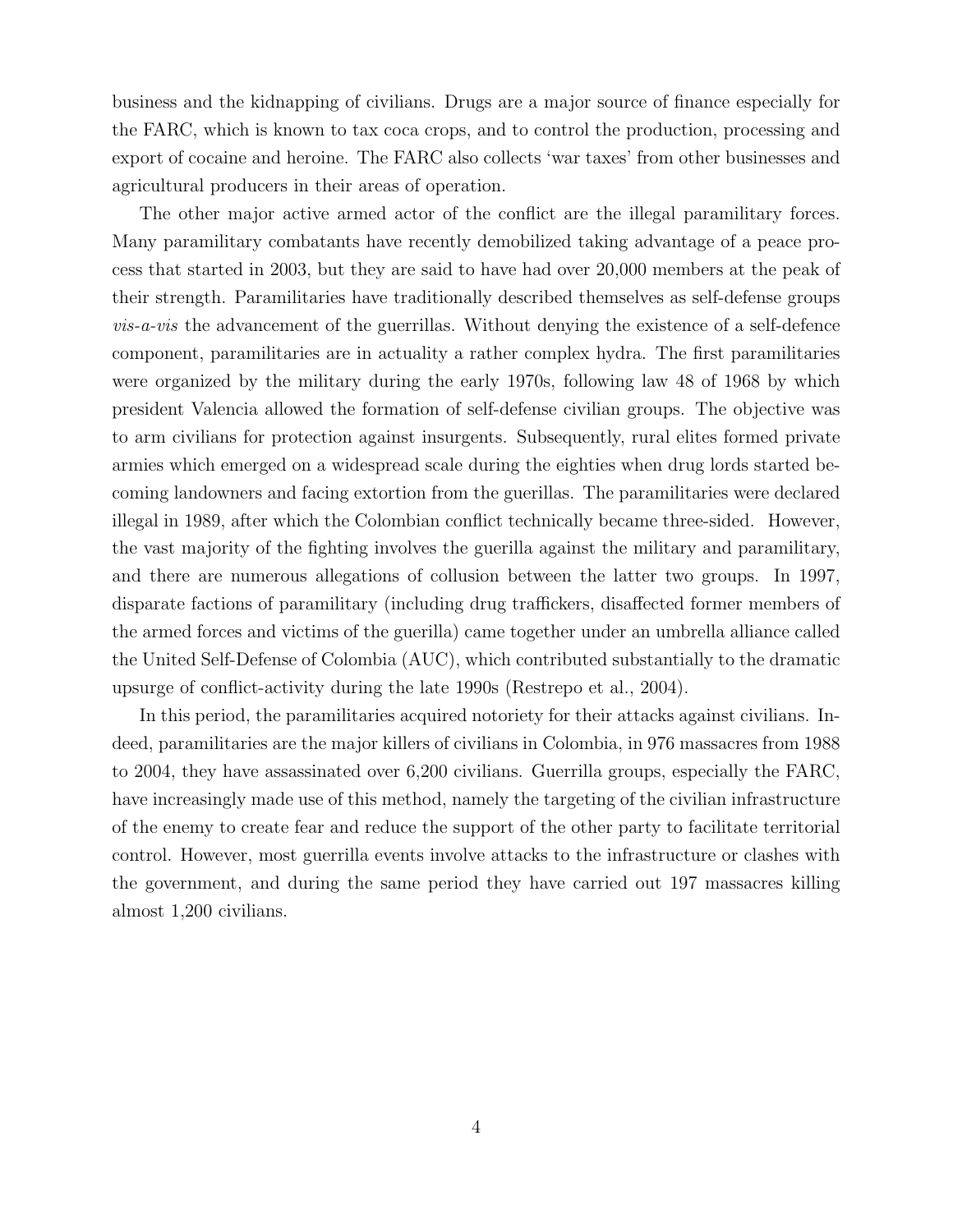## 3 Data

#### 3.1 Measurement issues

Previous studies of the determinants of duration of violence use cross-country variation (Regan, 2002; Fearon, 2004; Collier et al., 2004). While within-country analyses are potentially a powerful tool to understand the nature of civil war through the examination of the temporal and spatial dynamics of a conflict, war duration is conceptually not as clear at the sub-national level. From a cross-country perspective, civil war duration a is straightforward variable to code assuming the time of conflict onset and ending is known (or that it can be defined with reasonable and uniform criteria like a fatality threshold –Small and Singer, 1982). However, this definition is not directly applicable at the sub-national level since, with few exceptions like the case of India, there is usually no more than one civil conflict within a country at a specific point in time.

Thus I define the outcome variable analyzed in this paper as the duration of violence (or the duration of violent episodes) across sub-national units of the country. This is in turn determined by the variation in the frequency of conflict episodes across regions, which responds to region-specific incentives to control strategic territories (for either economic or political reasons) or to predate a valuable resource. To the extent that these incentives can be proxied by observable characteristics, it is then possible to carry out and empirical investigation of the determinants of the duration of violent waves across regions within a country and hence design policies to support the resilience efforts of local communities.<sup>2</sup>

The sub-national unit of analysis is the municipality, which is the most disaggregated political unit in Colombia and is comparable to the US county. Also, duration of violence is calculated in terms of months. Colombia has circa 1,000 municipalities and there are slightly over 1,200 civil-conflict related episodes in the country every year. That is, there are on average 0.1 conflict events per municipality-month. In fact, the more disaggregated the unit of analysis, the more rare the incidence of violence will be per unit of time. This means that it will not be a sensible choice to measure duration of violence the way it is done for cross-country analyses as one municipality is not likely to experience repeated violence month by month so to code "onset" and "end", as the first and the last months of violence.

<sup>2</sup>There is a large regional and temporal variation in patterns of violence in Colombia. These take the form of both uncontested attacks, generally carried out by illegal groups (like incursions, bombings, road checkpoints and massacres), and clashes against government forces. The bulk of clashes or fire exchanges in the Colombian conflict involve an illegal group (generally a guerrilla organization but in some cases rightwing paramilitaries) against government forces (military or police). However, there are some episodes of clashes between guerrillas and paramilitaries, or clashes between different organizations within the guerrilla or within the paramilitary.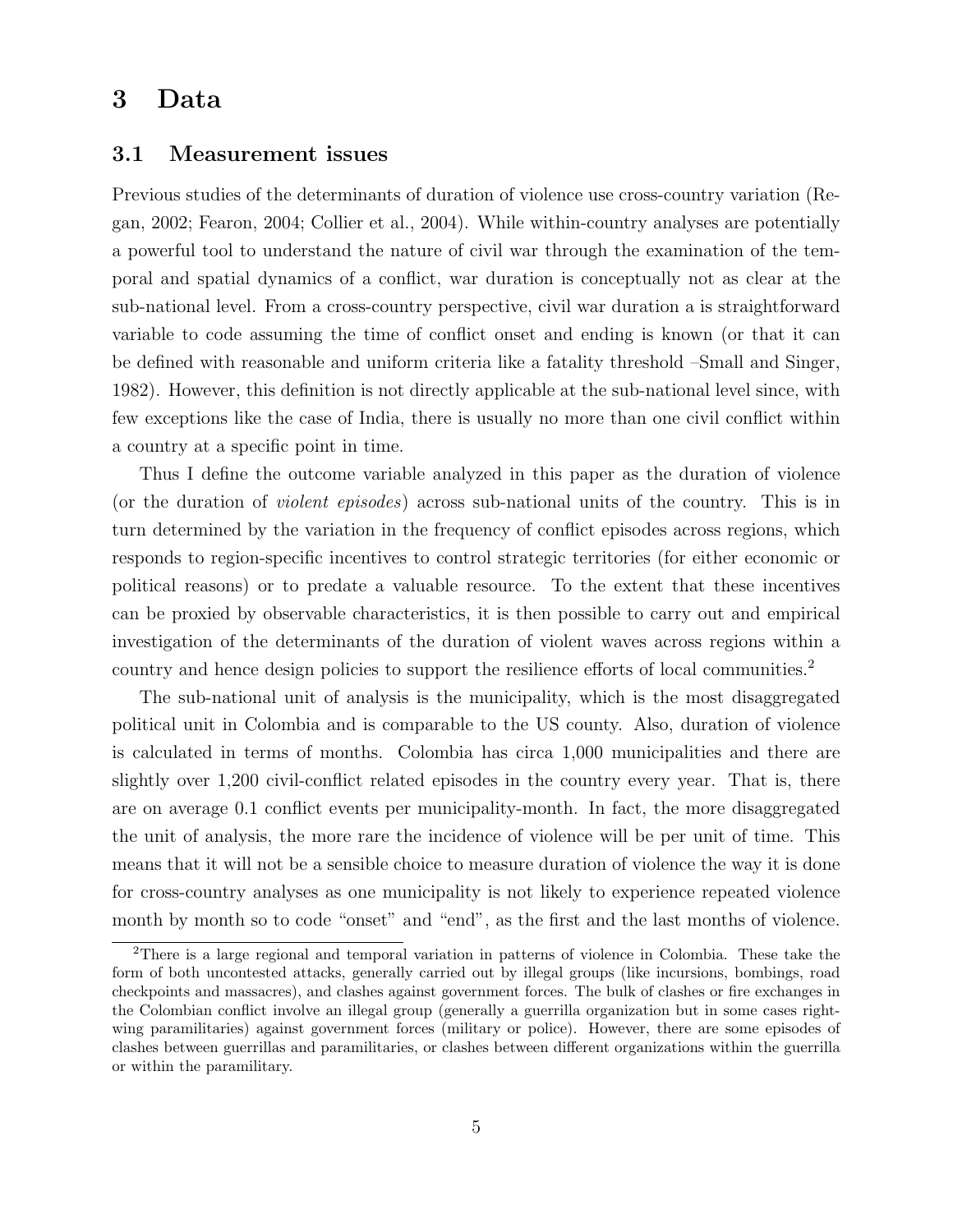For instance, imagine a municipality that has been peaceful up to December 1996. Suppose there is a guerrilla incursion in January 1997, nothing happens in February, another guerrilla incursion in March, peace in April and the guerrilla repeats the attack in May. This third time the government sends troops that find the rebels and challenge them in the battlefield, after which the municipality stops experiencing any violence. Hardly can anyone argue that there were three "violent waves" in this municipality: one in January, one in March and one on May; the three lasting one month. In contrast it makes sense to analyze this as the same, 5-month long, violent episode.

With this in mind I calculate the number of months between violent episodes and set an arbitrary threshold for when to count such period as violence or peace. My benchmark threshold is 12 months. This is equivalent to assume that recurrence of violence within a year of the last violent event suggests that the latent conflict has not been eradicated from the municipality, and hence we are in fact dealing with the same violence wave.<sup>3</sup> On the other hand, peaceful periods lasting 13 months or longer are coded as "peace" and if violence recurs after that in the same place, this is coded as a different violence episode.<sup>4</sup>

In Section 5 I present results using the benchmark 12-months peace threshold. However, results are generally robust to upward and downward variation of the threshold.<sup>5</sup>

#### 3.2 Data

Using data from CERAC, a local think tank, I construct the dependent variable following the criteria discussed above.<sup>6</sup> Violence is defined as the incidence of attacks by any illegal group. There are 2,685 violence waves in the circa 1,000 municipalities of the country during the period from 1988 to 2004 (see Table 1). The average duration in months of these conflict episodes is 10 months for the whole sample. Restricting the sample to episodes that actually

<sup>&</sup>lt;sup>3</sup>It is worth noting that in Colombia violence does not present a definite seasonal pattern within a given year. This does happen in other conflicts (like Afghanistan) due to the severity of the inter-season climate changes.

<sup>&</sup>lt;sup>4</sup>A similar strategy is often used in the cross-country literature on the causes of war. When violence recurs shortly after the conflict ended (say, five years –Toft, 2006), the previous war is said to have recurred and no new war is coded.

<sup>5</sup>Counterparts for all the tables described in section 5, using thresholds of 3, 6 and 24 months are available by request.

<sup>6</sup>CERAC maintains a unique event-based dataset that covers over 21,000 conflict-related incidents over the period 1988-2004. For each event, the dataset records the date, location, type, perpetrator, and victims involved in the incident. In terms of type, it records whether the incident was an uncontested attack, carried out by an identified armed group against a specific military or civilian target, or a clash, which involves an exchange of fire between two or more groups. In terms of perpetrators, it records whether attacks were carried out by the guerilla, the paramilitary or the government, and details the groups involved in a clash. In terms of victims, it reports the number of casualties separately for combatants and civilians (see Restrpo et al., 2004 for a complete description of the CERAC dataset).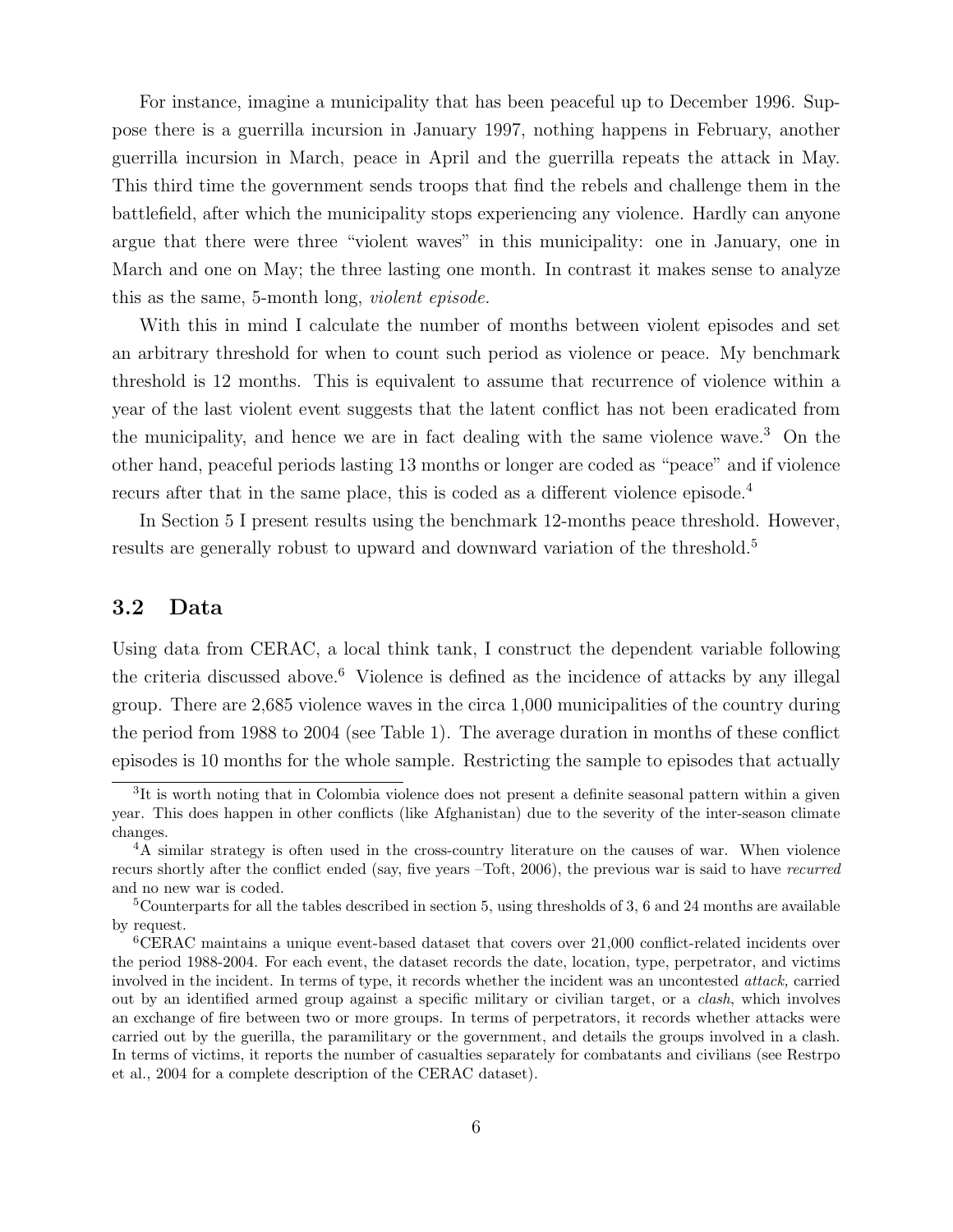ended before the last sample-year of the dataset, that is, to uncensored episodes, the average duration is 8.1 months.

Figure 1 gives a dynamic perspective of the dependent variable by looking at the average duration of (uncensored) conflict waves that started at each single year of our sample period. After a short increase from 10 to 14 months duration in the late 1980s the average duration dropped steadily until 1995, reaching about 6 months. Conflict waves starting in 1996 jumped back up to 13 months and average duration decreased rapidly during the rest of the sample years. By 2003 conflict episodes that had ended (and so this is not an artifact of the right-censoring problem) were about 2 months long, indicating that by mid 2000s Colombian municipalities were experiencing much longer periods of peace.





Notes. The included sample of violence waves excludes right-censored episodes. Because the complete sample period ends in 2004 and the peace threshold for coding the end of violence is 12 months the last sample year is 2003.

The conflict dataset is combined with a number of municipal-level characteristics that are potentially associated with the duration of regional conflict waves within the country and are described in Table 1. Because there is great variation in the municipalities in terms of size I include municipal-scale variables like the population and the area of the municipalities, which come from DANE and CEDE respectively. I also include *geographical* characteristics like average altitude, average temperature and the average amount of rainfall, which come from national agencies IDEAM and IGAC. The distance from the municipal centroid to the main markets and to the capital comes from CEDE. Variables associated with *economic conditions and the availability of rents* that can be captured by illegal groups are also taken into account. These include tax revenues and the presence of natural-resource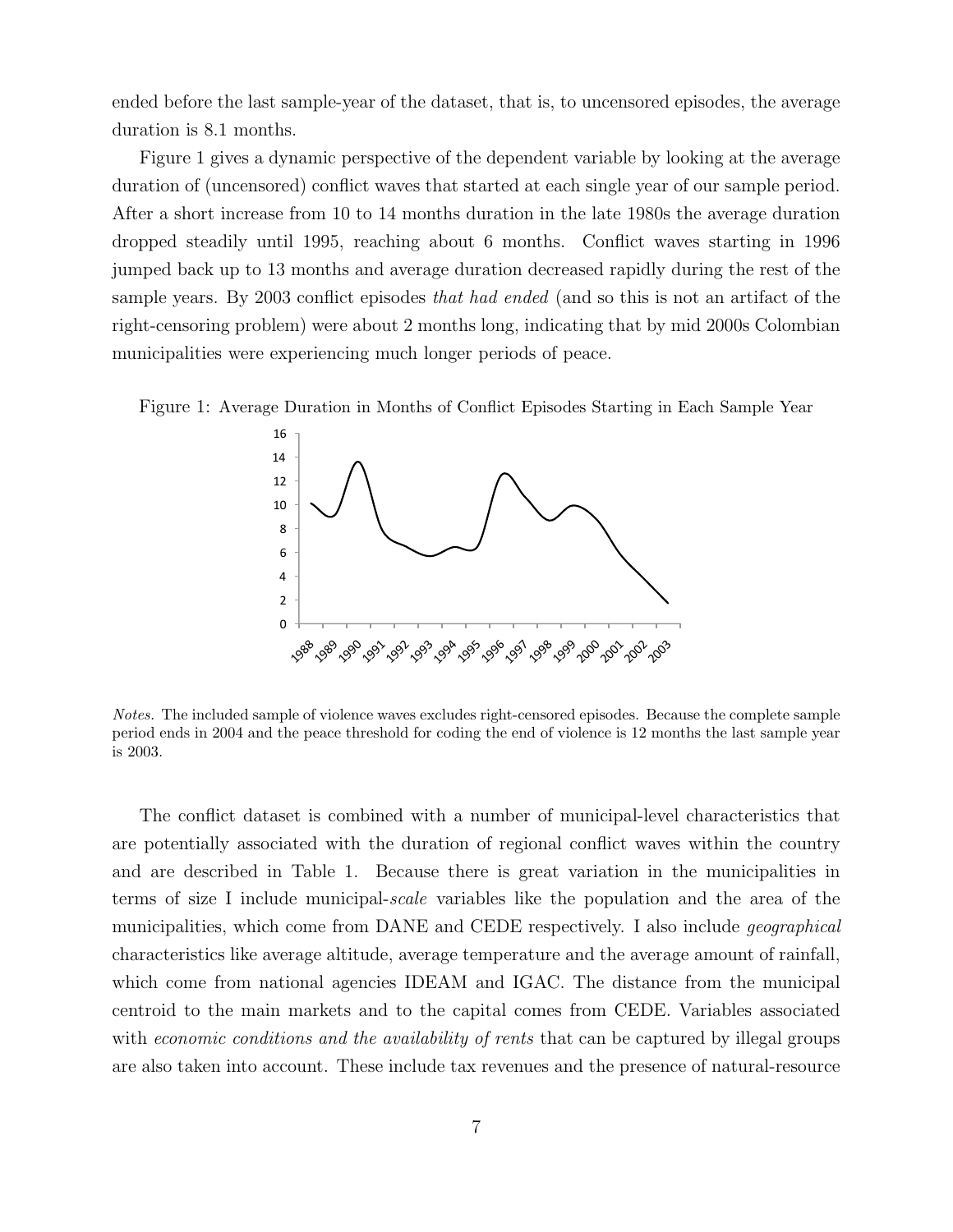mines (both from the National Planning Department), and the presence of coca fields (from UNODC-SIMCI). Social variables come from DANE include poverty (measured with a 0- 100 composite index of unmet basic needs), average education of the household head both primary and secondary school enrollment, and health conditions (which I proxy using infant mortality during the first year of life). I also add *institutional and state-presence variables* like the presence of police, military bases, presence of financial institutions like banks and institutions of law enforcement like the number of judges per capita. These data con from Fundación Social (a local NGO) except for the military bases which come from the Colombia National Army. Data on victimization of civilians by illegal groups come from CERAC and data government intervention initiatives include the amount of illegal crops sprayed and the presence of crop substitution programs (both from the National Anti-narcotics Agency), as well as government attacks (CERAC). Finally *land inequality* controls like land Gini and a land polarization index are computed by me using micro-data from IGAC.

# 4 Empirical approach

The binary dependent variable approach often used to study the causes of war (Collier and Hoeffler, 2004; Fearon and Laitin, 2003) is not entirely appropriate when the interest is to identify the factors associated with the duration of violence. On the one hand, violence duration is a different question than the one on its causes, so the factors associated with each one may differ as well. On the other, the logit/probit framework does not apply when the dependent variable is not dichotomous. OLS cannot be used in this context either because it could lead to negative predicted values that do not make sense if the dependent variable is truncated at 0 as in the case of duration. In addition, a common challenge of duration analyses, that cannot be dealt with using OLS, is that observations are often right-censored.<sup>7</sup>

Duration models, also called *survival*, hazard or event history models, are more commonly used in biostatistics. These models deal with the distribution of survival times from an initiating event (such as birth or the acquisition of a disease) to a terminal event (such as death). The applications of these models in the social sciences range from the study of the duration and dissolution of cabinets in parliamentary democracies (King et al., 1990, Box-Steffensmeier and Jones, 2004) to the study of the length and resolution of civil wars (Regan, 2002; Collier et al., 2004, Fearon, 2004). However, the latter has only been conducted using cross-country variation. In contrast, this paper exploits sub-national violence variation to study the determinants of violence episodes within a country in war.

<sup>7</sup>Violence was ongoing in 230 municipalities in December 2004, the last period covered by the conflict data used in this paper. This constitutes 9% of the total violence episodes analyzed for the period 1988-2004.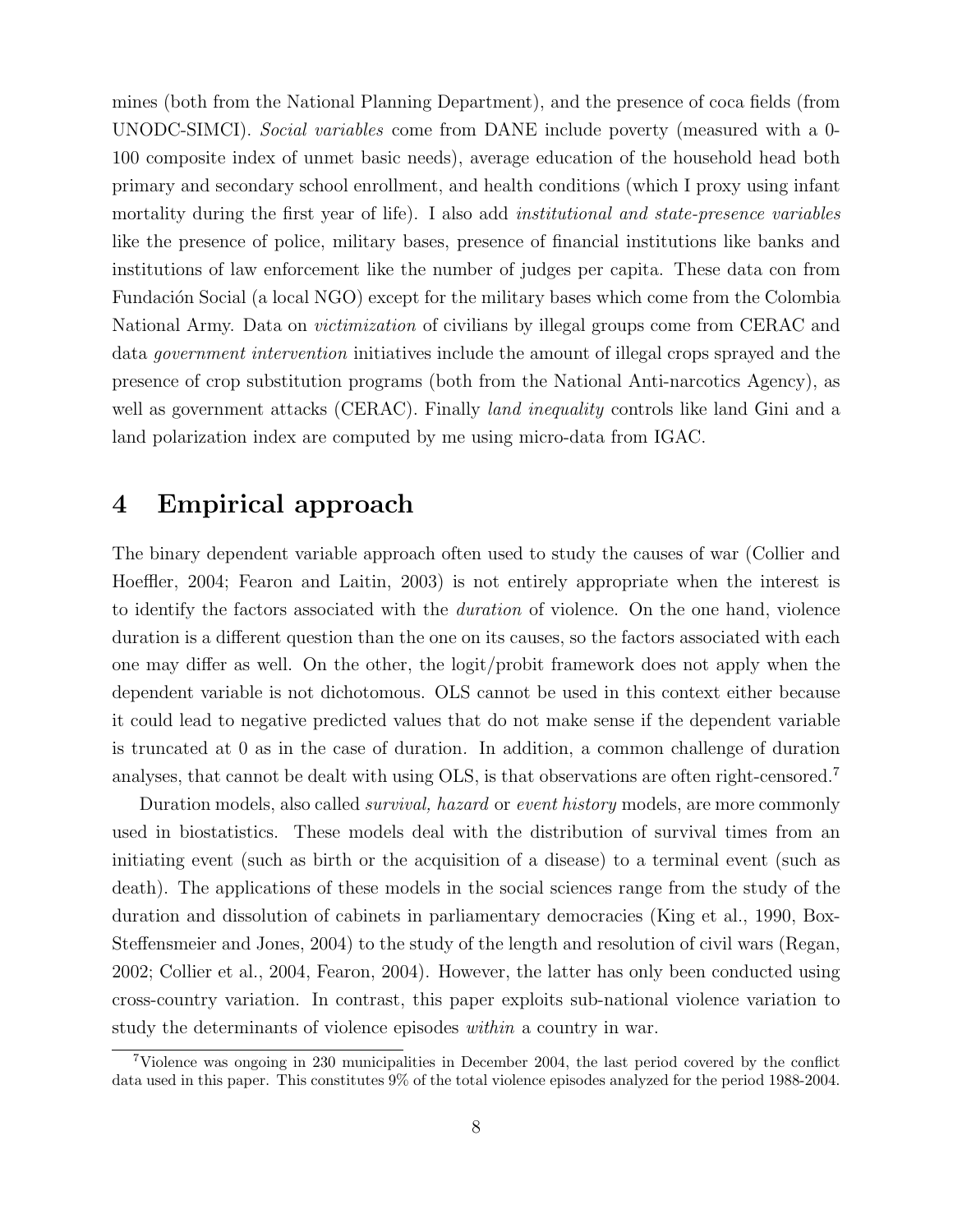I now present the statistical framework I use for analyzing the duration of violence in Colombian municipalities. Let  $T_i$  be a random variable that represents the duration of violence in municipality i (and is measured in *months*), distributed according to the *probability* density function  $f(t_i|\mu_i)$ . Note that  $T_i$  depends on the scale parameter  $\mu_i$ . The specific mathematical form of  $f(t_i|\mu_i)$ , the probability that violence in municipality i ends between time t and  $\Delta t$ , depends upon the assumptions on what the data generating process is. Different assumptions of the functional form of  $f(t_i|\mu_i)$  imply substantively different subjective judgements on what the underlying behavior of the baseline hazard of peace is. I this section I discuss such implications.

I assume  $\mu_i$  is linked to a vector of variables  $X_i$ , potentially related to the duration of violence in i through a simple linear function:  $\mu_i = X_i \beta$ , where  $\beta$  is a vector of the effect parameters to be estimated. I estimate them by maximum likelihood. Under the assumption that, conditional on  $\mu_i$ , the duration of violence in i is independent of the duration in other municipalities  $(j \neq i)$ , the likelihood function of n municipalities can be written as:

$$
L(\beta|T) = \prod_{i=1}^{n} f(t_i|\mu_i). \tag{1}
$$

I now define a few other general concepts that I will use throughout this and the results sections. Let  $S(t_i) = 1 - F(t_i)$ , the complement of the *cumulative density function* of  $T_i$ , be the survivor function, or the probability that violence in municipality i lasts beyond period t. Also, define  $h(t_i) \equiv \frac{f(t_i)}{S(t_i)}$  $\frac{f(t_i)}{S(t_i)}$  as the *hazard function*, or the risk (or probability per unit of time) that violence in municipality i ends in period  $t + \Delta t$ , given its survival up to period t. It follows that  $f(t_i)$ , is equal to the product of the hazard and the survivor functions:  $f(t_i) = h(t_i)S(t_i)$ . The probability of violence ending in municipality i between time t and  $\Delta t$  is then the product of the hazard of peace and the probability of surviving the current period. Substituting it in (1) obtains:

$$
L(\beta|T) = \prod_{i=1}^{n} h(t_i)S(t_i)
$$
\n(2)

Equation (2) has to be corrected for the fact that the observed data could be rightcensored. The actual duration of violence in the 230 municipalities in which violence was ongoing in December 2004, the end date of the analysis for this study, is unknown and plausible distributional assumptions on its survival time have to be made.<sup>8</sup> This idea can be

<sup>8</sup>Of course, it would be wrong assuming either that violence ended in 2004 altogether or that it will never end in these municipalities.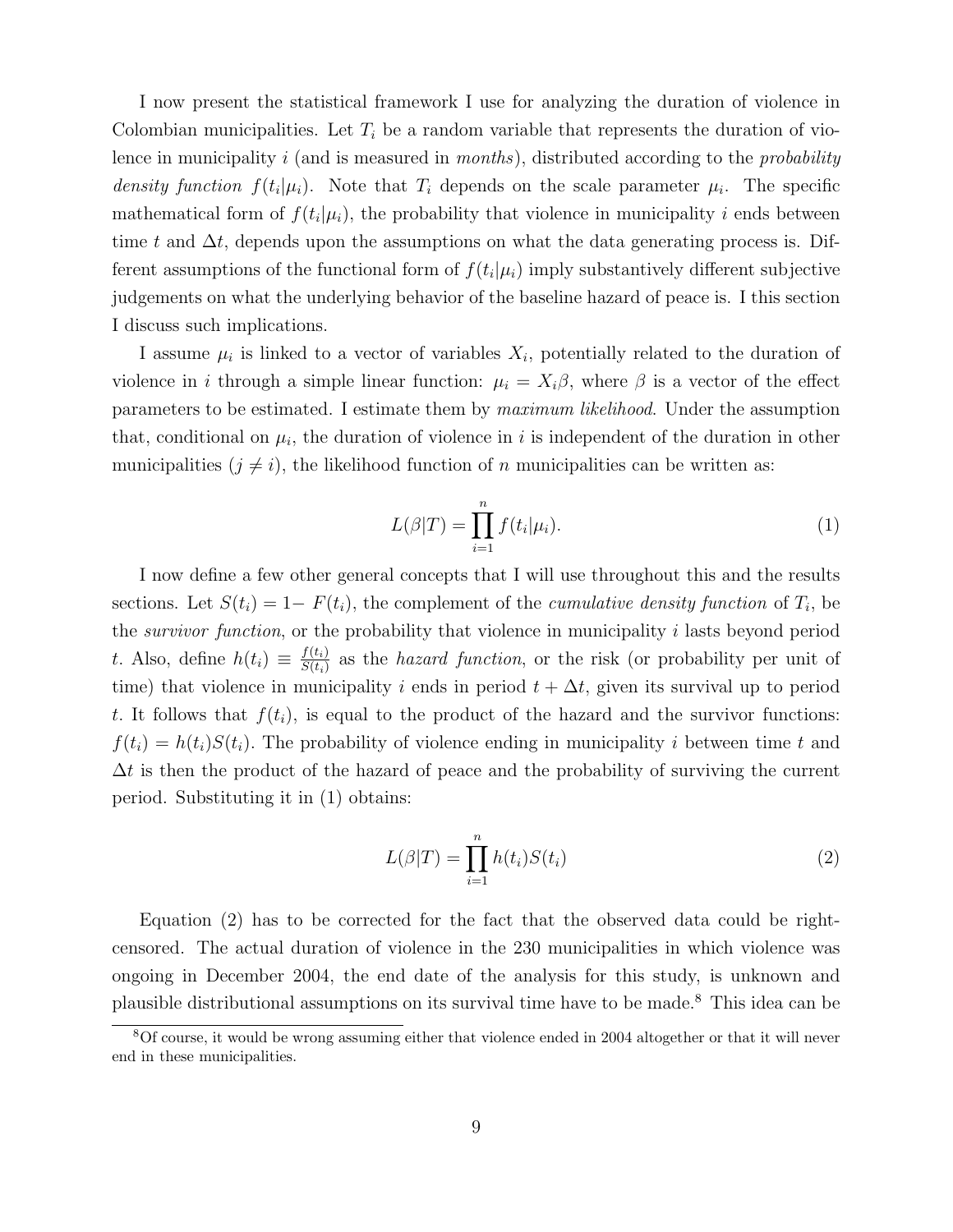formalized as follows. Let  $T_i^* \sim f(t_i^*|\mu_i)$  be an unobserved random variable that represents violence duration in i, again with  $\mu_i = X_i \beta$ . What is observed is the realization  $t_i$  according to the following observation mechanism:

$$
t_i = \begin{cases} t_i^* \text{ if } t_i^* < C \\ t_i^C \text{ if } t_i^* > C \end{cases}
$$

where C is the (common to all municipalities) censoring time (December 2004) and  $t_i^C$  is a censoring value. Define  $\delta_i$  as an indicator that takes the value of 0 if the observation was censored and 1 if violence in i actually ended. With censored observations, the likelihood function in (2) becomes:

$$
L(\beta|T) = \prod_{t \leq t^*} h(t_i)S(t_i) \prod_{t > t^*} S(t_i)
$$
  
= 
$$
\prod_{i=1}^n [h(t_i)]^{\delta_i} S(t_i).
$$
 (3)

Note that censored units contribute to the likelihood only through the probability of survival. Equation (3) is the likelihood function that needs to be maximized in the context of right-censored duration models.<sup>9</sup>

It is clear that the choice of a particular stochastic component  $f(t)$  [and so that of  $h(t)$ ] and  $S(t)$ , has different implications in terms of the estimates of  $\beta$ . The most widely assumed functional form in the literature is the *Exponential* density function. For instance, King et al. (1990) and Collier et al. (2004) in the context of cabinet and civil war duration respectively, assume that the distribution of  $T^*$  is given by an Exponential density. Less common, though also popular, is the Weibull density function. An example of the latter is the paper by Fearon (2004), on civil war duration at the cross-country level. These functional forms have implications in terms of the underlying data generating process of  $T^*$ , that are worth discussing. For instance, the mathematical form of the exponential function is:

$$
f_E(t_i|\mu_i) = \lambda_i \exp(-\lambda_i \cdot t_i). \tag{4}
$$

where  $\lambda_i = \exp(-\mu_i)$ . Under this specification,  $\lambda_i$  is the hazard function and  $\exp(-\lambda_i \cdot t_i)$  is the survivor function. Note that the hazard may differ across municipalities but it is constant over time. This is perhaps the most important implication of the Exponential density in the context of duration models: The probability of violence stopping in municipality  $i$ ,

<sup>&</sup>lt;sup>9</sup>In practice the log of the likelihood is easier to maximize and gives the same estimates for  $\beta$  and its uncertainty. The log-likelihood associated with (3) is:  $\ln L(\beta|T) = \sum_{i=1}^{n} [\delta_i \ln h(t_i) + \ln S(t_i)]$ .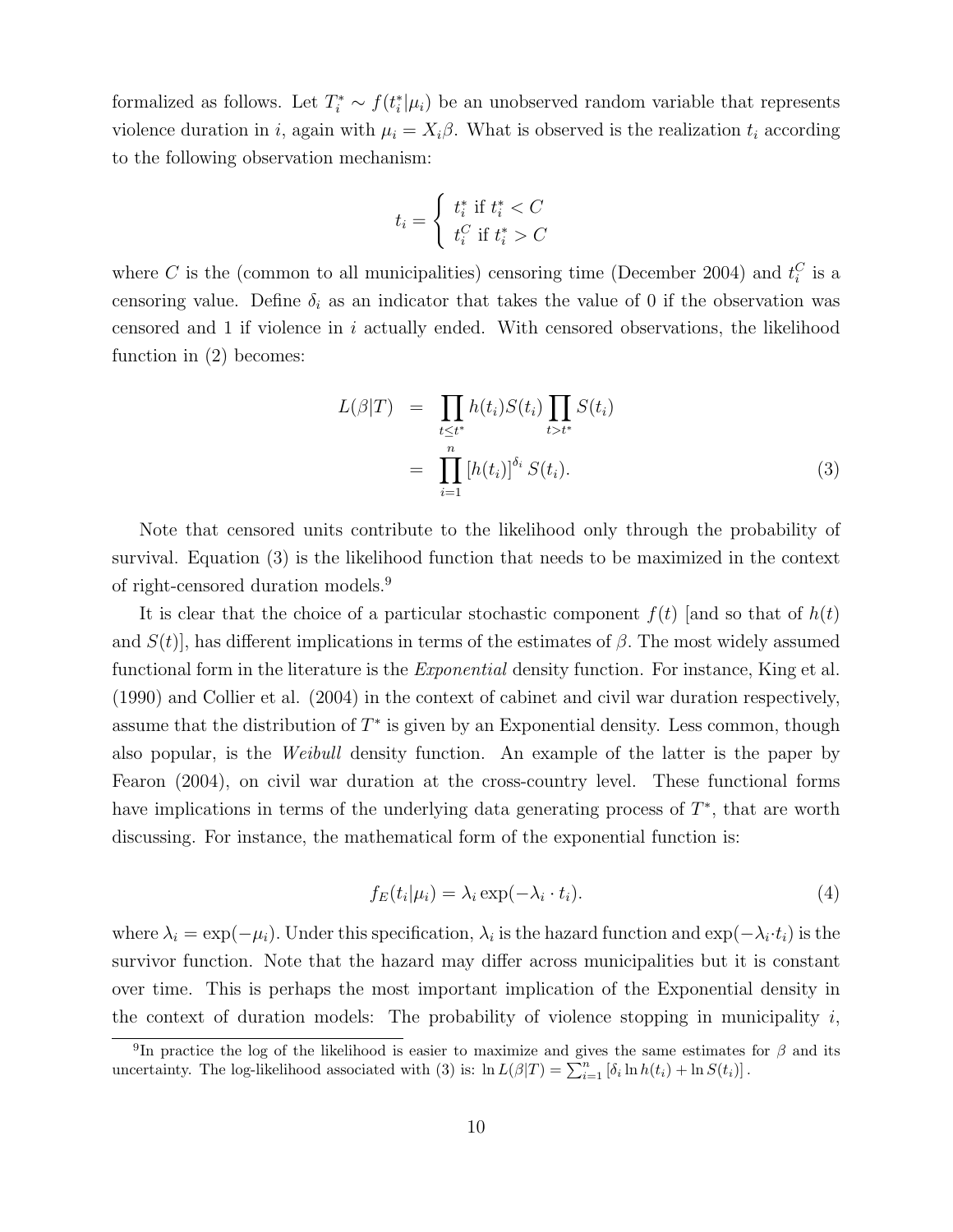conditional on its survival up to the present, is the same regardless of how long violence has lasted. However, given the substance of the problem of how long violence lasts in different parts of a country experiencing persistent armed conflict, assuming a constant chance of peace is restrictive.<sup>10</sup> The Weibull distribution is a generalization of the Exponential that allows the hazard to change over time. Its functional form is:

$$
f_W(t_i|\mu_i,\sigma) = \frac{\lambda_i(\lambda_i t_i)^{\frac{1}{\sigma}-1}}{\sigma} \exp\left[(-\lambda_i t_i)^{\frac{1}{\sigma}}\right] \tag{5}
$$

where  $\lambda_i$  is defined as above and  $\sigma$  is a shape parameter. It is straightforward to see that (5) reduces to (4) when  $\sigma = 1$ . In the case of the Weibull distribution, the hazard function is:  $h(t_i) = \lambda_i \sigma^{-1} (\lambda_i t_i)^{\frac{1}{\sigma}-1}$  which varies over time. However, it is monotonically increasing (decreasing) if  $\sigma < 1$  ( $\sigma > 1$ ). This is less restrictive than the flat hazard implied by the Exponential distribution, but still does not allow for potential non-monotonic changes of peace. In particular, it could be the case that the hazard of violence ending in a given region is neither constant nor increasing or decreasing over time. For instance, it can have an inverted-U shape. Arguably, recent violent outbreaks may rapidly fade out if controlled soon enough before violence becomes an absorbing equilibrium. In this case the chances of peace would increase during the first stages of violence. But if violence lasts beyond a threshold it may become persistent and breaking out of the violent equilibrium gets increasingly difficult. Such non-monotonic behavior of the hazard would be better described by a Lognormal density function of the form:

$$
f_L(t_i|\mu_i,\sigma) = \frac{1}{\sigma t_i \sqrt{(2\pi)}} \exp\left[-\frac{1}{2}\left(\frac{\log(t_i) - \mu_i}{\sigma}\right)^2\right]
$$
(6)

with parameters defined as above. The Lognormal distribution is much less used in the duration-models literature than the Exponential and Weibull distributions are. However, equation (6) could potentially fit a number of theoretically plausible examples like the aforementioned inverse-U pattern.

Because the Exponential function is a special case of the Weibull (with  $\sigma = 1$ ), in the next section I only report the results that arise from fitting the latter. While I do not report

<sup>&</sup>lt;sup>10</sup>Although restrictive, there are ways out of this assumption. Collier et al.  $(2004)$ , for instance, use a 'piecewise' hazard approach that separates out the hazard function into a 'baseline' hazard that does not depend on covariates and does not vary by country but is only a function of time, and a covariate-varying component:  $h(t_i) = h^B(t) \exp[-\mu_i(X_{it}\beta)]$ . The baseline hazard consistis on dummy variables that capture year-specific deviations from the constant hazard. However, the choice of a particular piecewise hazard is not less ad hoc than the choice of a particular distribution.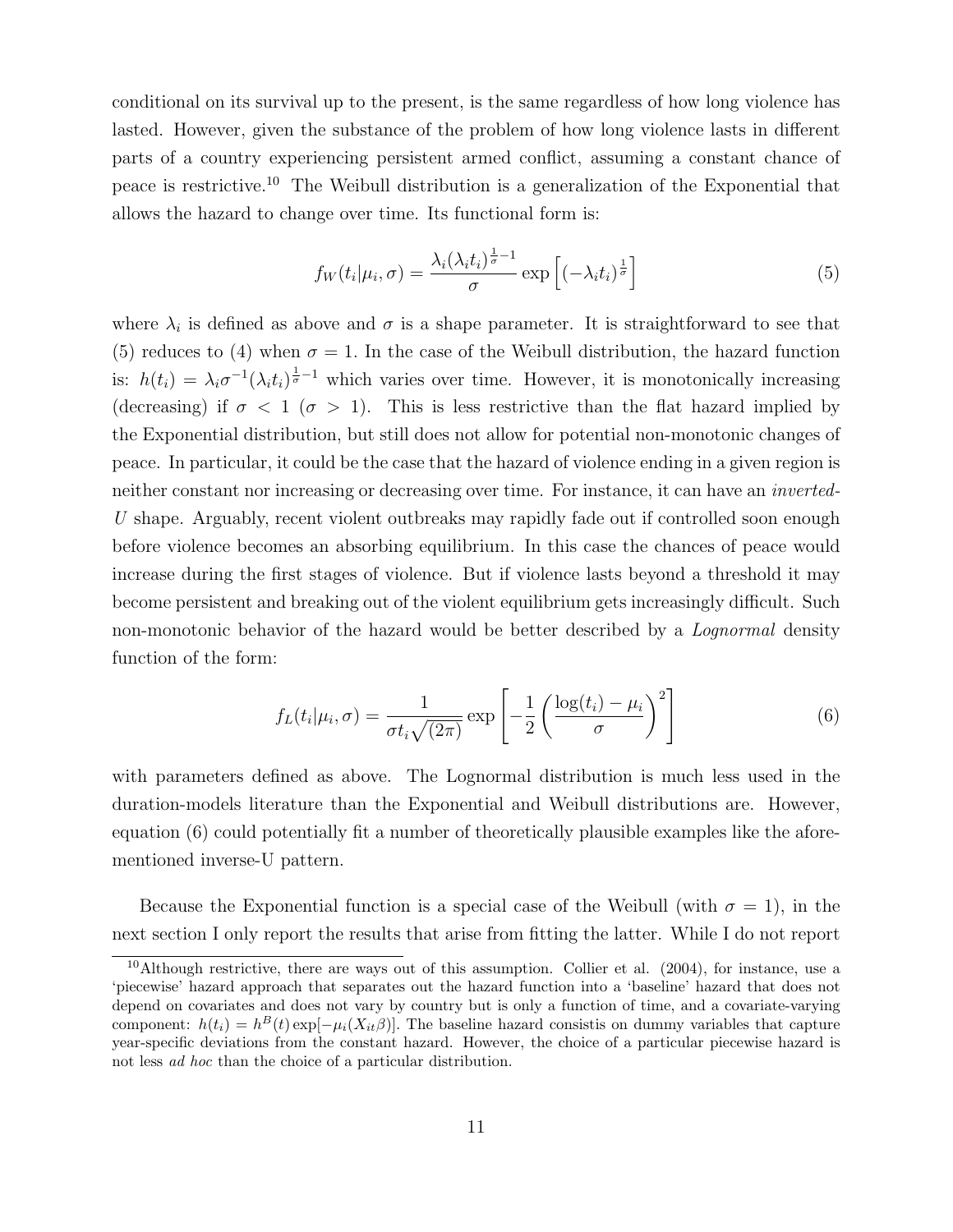the maximum likelihood estimates of the ancillary parameter<sup>11</sup>, I do test, for every Weibull model fitted, the null-hypothesis that  $\sigma = 1$  and hence whether the data should be better described by the more parsimonious Exponential distribution, with no ancillary parameters. In all cases the hypothesis is rejected which suggests that the baseline hazard is not constant over time. However it is still likely that the baseline hazard is actually non-monotonic. I thus also report results fitting a Lognormal distribution instead.<sup>12</sup>

To further check their robustness and also relax both parametric assumptions regarding the hazard of pace, I estimate a Cox duration model. Although less efficient than the parametric models when the distribution is correctly specified, Cox models are appealing because they do not assume any functional form of the baseline hazard: What matters is not the distribution of failures (failure of violence = peace, in this case) but their relative ordering. The semi-parametric nature of Cox allows me to relax the potentially restrictive assumptions of the benchmark specifications, such as the conjecture that the conditional probability of conflict termination is either monotonic over time or has an inverted-U shape.

## 5 Results

#### 5.1 Benchmark: Group-specific variables with no controls

Each of the panels making up Tables 2A through 2C represents a single regression model. There are eight panels per table and each panel comprises a homogeneous group of variables. These report the independent effect on the duration of violence across sub-national units, of such groups, including: scale variables related to the variation in size of the municipalities; victimization variables that describe the human cost of the local-level violence; variables that describe the availability of municipal-specific rents; geographic variables capturing time invariant ecology-specific potential determinants; institutional variables and proxies for state presence; social variables capturing potential local-level grievances; variables describing various forms of government intervention at the local level; and land inequality variables including the land ownership Gini and a land polarization index.

The eight panels appear in the three tables (2A, 2B and 2C). What distinguishes one table from the other is the specification of the duration model utilized. Table 2A reports results

<sup>&</sup>lt;sup>11</sup>Estimates of  $\sigma$  are available on request.

<sup>&</sup>lt;sup>12</sup>It is worth pointing out that both the Weibull (and hence the Exponential) and the Lognormal distributions are special cases of a distribution called Generalized Gamma, so ideally one would like to fit the latter distribution hence making a less subjective and more data-based choice of the right duration model, an approach followed by Box-Steffensmeier and Jones (2004) for the case of cabinet duration. However, with two ancillary parameters, the Generalized Gamma is computationally unstable and I could not consistently estimate it for most of the specifications reported in the paper.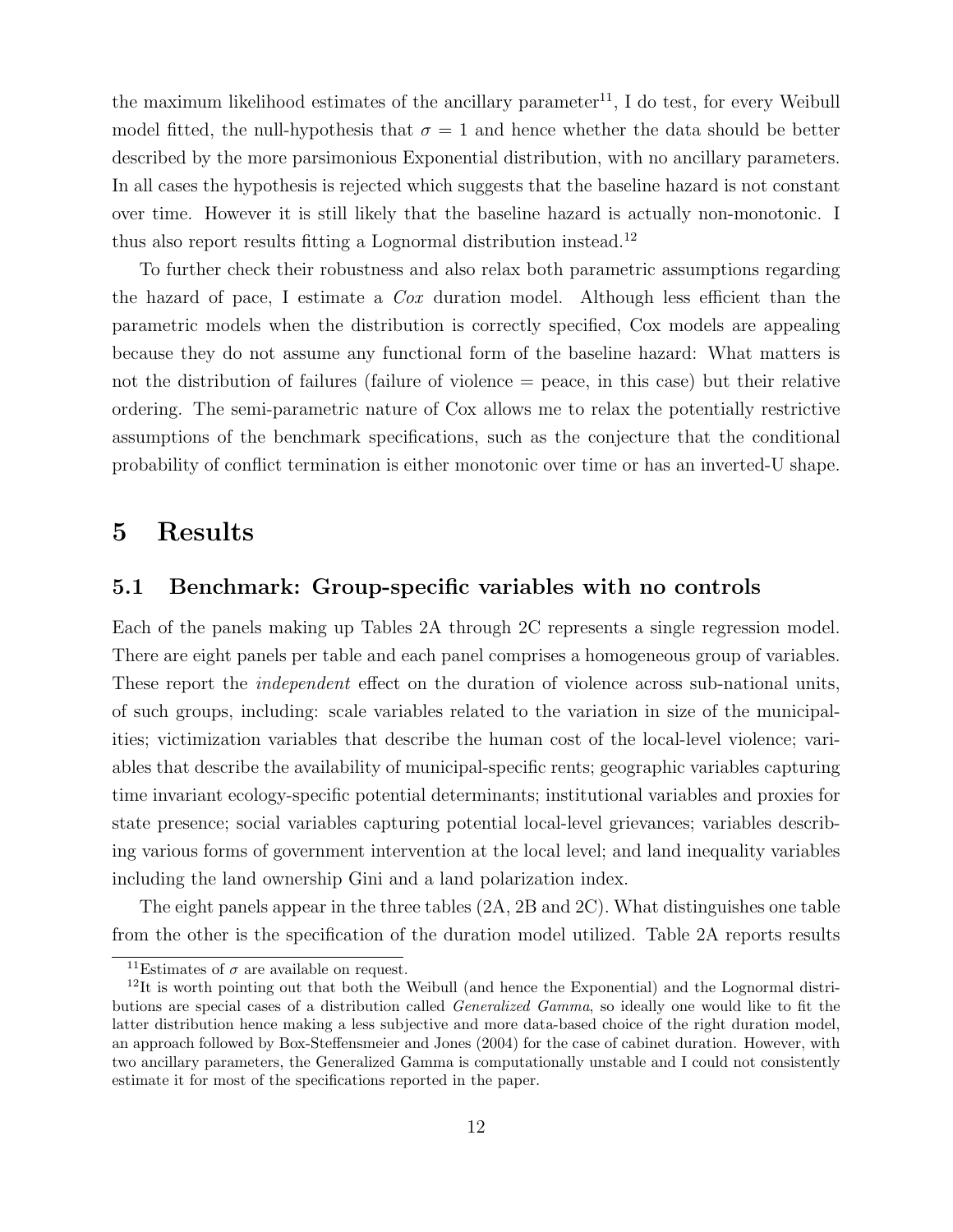coming from a Weibull distribution, Table 2B fits a Lognormal and Table 2C estimates a Cox proportional hazard model. While the coefficients of the two parametric distributions should be interpreted in terms of the effect of the specific regressor on the *duration of violence*, those associated with the Cox model refer to the hazard of violence termination (or hazard of peace).<sup>13</sup> That is, coefficients that have opposite sign in the Cox model *vis-a-vis* the other two models are internally consistent in terms of the direction of the effects.

To make the interpretation clearer, I report on the right of the estimated slope coefficients the marginal effect associated with one standard deviation increase in each one of the significant variables, departing from their mean value.<sup>14</sup> In the case of the parametric distributions fitted in tables 2A and 2B the marginal effect is reported in terms of the additional duration (in months) of violent episodes. These effects represent duration changes relative a baseline duration coming from evaluating all the explanatory variables of each model at their means (at 0 if dummies). These are reported at the bottom of each panel. In the case of the Cox Proportional Hazard model (Table 2C), since expected duration cannot be computed because of the lack of an underlying parametric distribution, the substantive interpretation of the coefficients is in terms of the hazard of peace (or the hazard of conflict termination). Hence I report the hazard rates resulting from a one standard deviation increase of the explanatory variables relative to the mean values.

Results suggest that without including control and looking only at the effect of groupspecific variables, one group at a time, and regardless of the empirical approach, larger municipalities (both in size an population) are associated with longer violent episodes.<sup>15</sup> Focusing on Tables 2A and 2B, a one standard deviation increase in the log of area significantly increases violence duration in 2.8 (2.3) months when fitting a Weibull (Lognormal) distribution. Similarly, a one standard deviation increase in the log of population is associated with violence episodes 4.4 (3.2) months longer. These marginal effects should be interpreted relative to a baseline of 9.9 months (10.3 in the case of the Lognormal). Looking at the Cox results (Table 2C) yields consistent results: The hazard of peace is almost 11 times larger for municipalities one standard deviation larger in terms of the log of area and 16 times larger for municipalities more populated.

<sup>&</sup>lt;sup>13</sup>Since there is no distribution for the length of violence,  $T_i$ , underlying the Cox approach, expected duration cannot be calculated in this case.

<sup>&</sup>lt;sup>14</sup>For dichotomous variables the marginal effect is computed from 0-to-1 changes of the variable.

<sup>&</sup>lt;sup>15</sup>Since the aim of this paper is to present a thorough review of the local-level determinants of violence length within a country experiencing a civil war, no attempts to estimate causal effects is made. The empirical exercise reviews the role of a large list of variables without focusing on any one variable in particular ,the causal effect of which to be pinned down by, for instance, finding a suitable instrument. With this caveat in mind the estimated cardinal magnitudes should be interpreted with caution.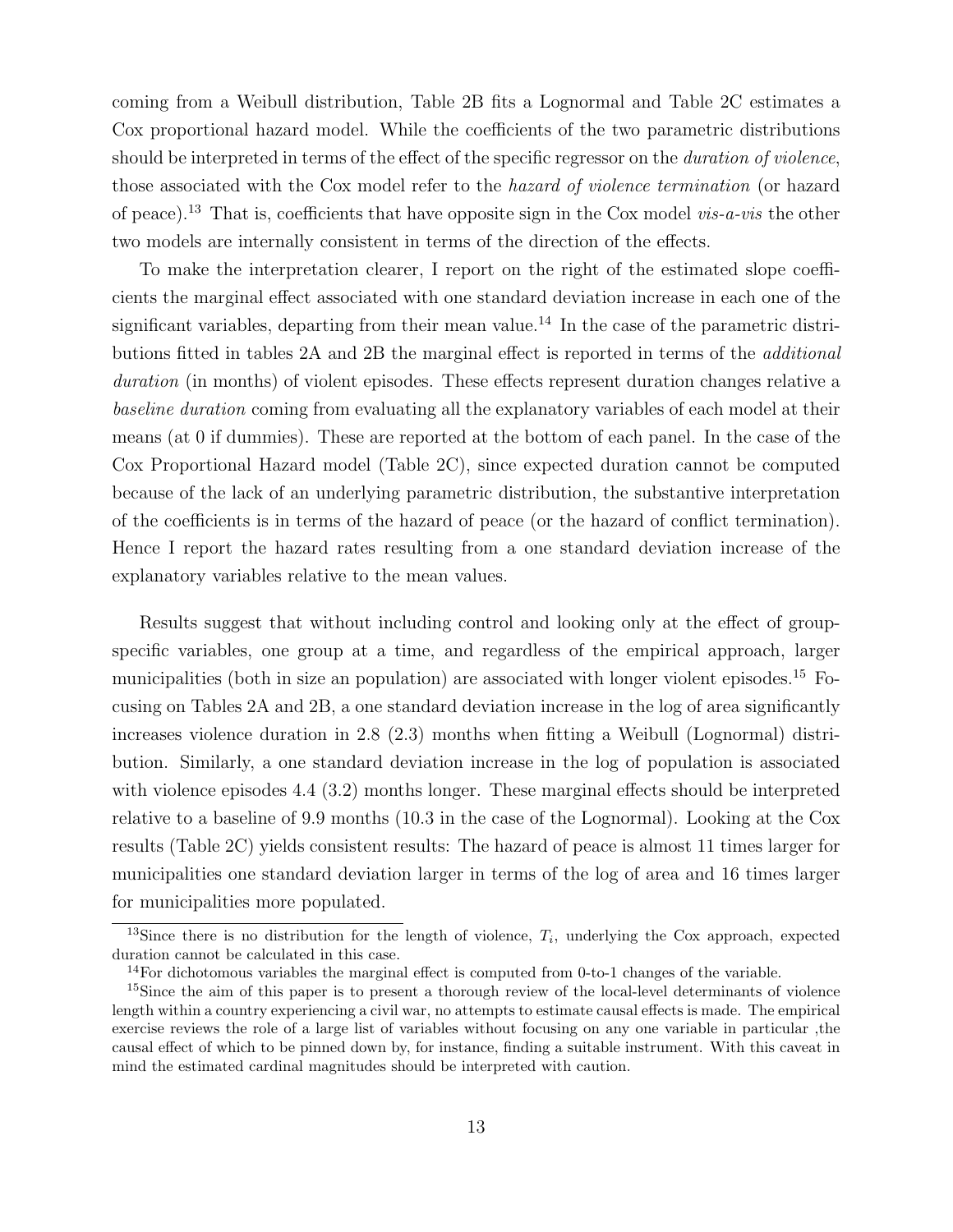Municipalities out of which a larger number of internally displaced people (IDPs) flee are also associated with longer conflict episodes. The opposite, however, happens in municipalities with higher rates of civilian victimization by illegal armed groups (both guerrillas and paramilitaries). Killings by illegal groups (especially paramilitaries) significantly reduce the duration of violence from 1 to 1.7 months approximately regardless of the distribution used (Tables 2A and 2B). Conversely the hazard of peace is between 5 and 8 times larger (Table 2C). This is consistent with the growing consensus among social scientists that targeting civilians in civil wars has a well defined strategic value (Kalyvas, 2006; Vargas, 2010). Civilian killing is often used to spread fear and reduce the support of the enemy. This support usually takes the form of provision of food, shelter, recruits and especially information. The ultimate objective driving the targeting of this 'civilian infrastructure' is generally that of achieving territorial control. Once this control is secured, and there is no contestation by the enemy, violence fades in such territories.

The availability of both legal and illegal rents is significantly associated with longer conflict episodes. Departing from a baseline duration of 7.4 months (7.7 when fitting a Lognormal) a one standard deviation increase in the log of real tax revenue increases violent waves by 1 month (1.4). Put in another way the hazard of peace is about 7 times smaller in these kind of municipalities. The presence of coca crops, the main input in the production of cocaine, is associated with conflict episodes 6.3 (5.9) months longer. The hazard rate is indeed 26 times smaller. While oil fields do not seem to prolong or shorten violence waves at the municipal level, the availability of other legal resources like gold mines do. Gold presence increases conflict duration in 2.2 months (2.4), and reduces the hazard of conflict termination by a little less than 11 times.

Municipalities located higher up in the mountain, those that are on average warmer through the year, and those where rainfall levels are higher witness longer conflict waves (Tables 2A and 2B) and have smaller peace hazards (Table 2C). Similarly, municipalities farther away from the main market hubs are also places where violence lasts significantly longer and have smaller hazard rates.

Turning to de the set of institutional and state presence variables "police presence" refers to the per capita number of police stations at the municipal level. A one standard deviation increase in this variable lowers the duration of conflict by about a month and increases the hazard o peace by about 6 times, suggesting that police presence deters illegal armed activity to some extent. The same does not occur with military presence, as the number of military bases is *positively* associated with the duration of conflict. However the latter result is not robust as it shows up only when fitting a Weibull distribution and it is significant only at the 10 percent level. Municipalities with a one standard deviation higher incidence of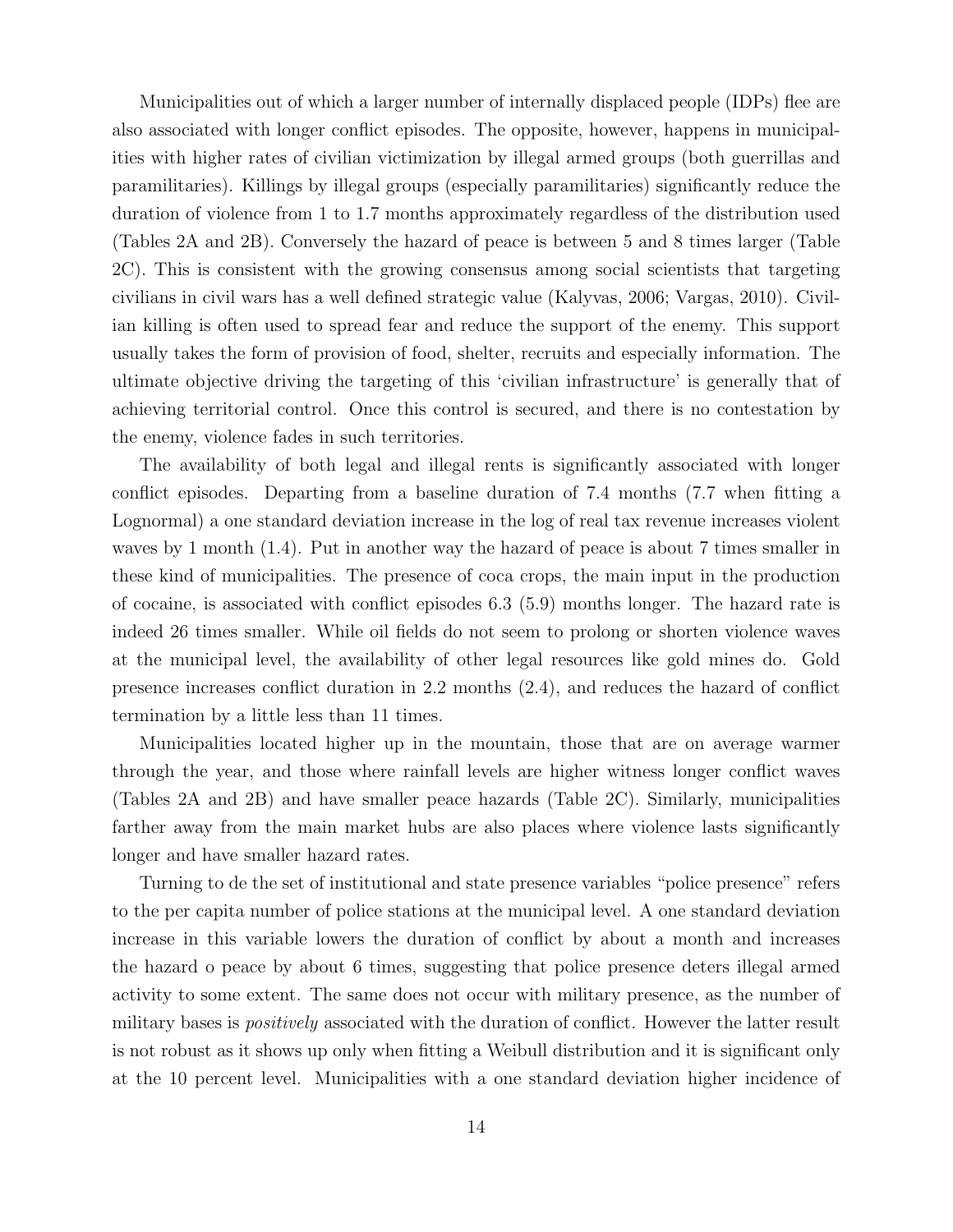financial institutions like banks and other formal money lender community-level institutions are associated with violent waves 1.6 (1.2) shorter relative to a baseline duration of 9.3. The last result could be capturing the effect of economic development.

Poorer municipalities are associated with violence periods longer by about 2.9 (2.3) months from a baseline duration (computed with all social variables evaluated at their mean) of 10.9 (11.1) months. Average education levels follow similar trends although magnitudes are somewhat larger. This could be associated with economic development as could a deterioration of health outcomes which I proxy by the infant mortality rate. An increase in this measure reduces conflict by about a month. This is, however, somewhat contradictory with the robust finding that one standard deviation increase in the rate of secondary enrollment shortens violence waves 1.1 months.

I also check the effect on conflict duration of three variables that I jointly label as proxies "government intervention" and hence are more than any other group of determinants natural policy instruments with which policy makers may try to help inoculate communities from the siege or armed combat. Surprisingly, an independently of their success in the fields they are aimed at, policies design to reduce the amount of illegal cropping<sup>16</sup> appear to have exacerbated other mechanisms associated with longer violence periods. The larger the municipal area covered by the government program of crop substitution with legal products, the longer violent waves last on average. Larger areas covered by the illegal crop eradication program seem to have the same negative effect. While the magnitude of the effect is not too large (from 1.4 additional months to 1.9 depending on the variable of interest and the parametric distribution fitted –relative to a baseline duration of 10.6 months), this does call for caution in the implementation of certain policies, the general equilibrium effects of which should be evaluated. Military attacks by government forces (namely the military and the police) include for instance bombings of camps of alleged enemies. While these attacks constitute another "government intervention" variable, it is however one that is arguably more directly targeted at the reduction of conflict. Indeed, in sharp contrast with crop substitution and eradication programs, government attacks have been successful in shortening violence episodes and scaling up the hazard of peace. This is most probably explained by the extent to which the Colombian government scaled-up these kind of initiatives.<sup>17</sup>

Using a micro-level dataset on land tenure I construct the land polarization index proposed by Esteban and Ray (1994, 2011). Polarization significantly increases conflict duration

<sup>16</sup>Colombia is the number one produce of coca, used to manufacture cocaine, as well as one of the largest producers of poppy plants, used in the production of heroin.

<sup>&</sup>lt;sup>17</sup>With financial and military aid from the US, from year 2000 an active military campaign has been promoted by the Colombian government to fight insurgents. This aid package is known as Plan Colombia an its aim is to cut down the supply of drugs dispatched to the US.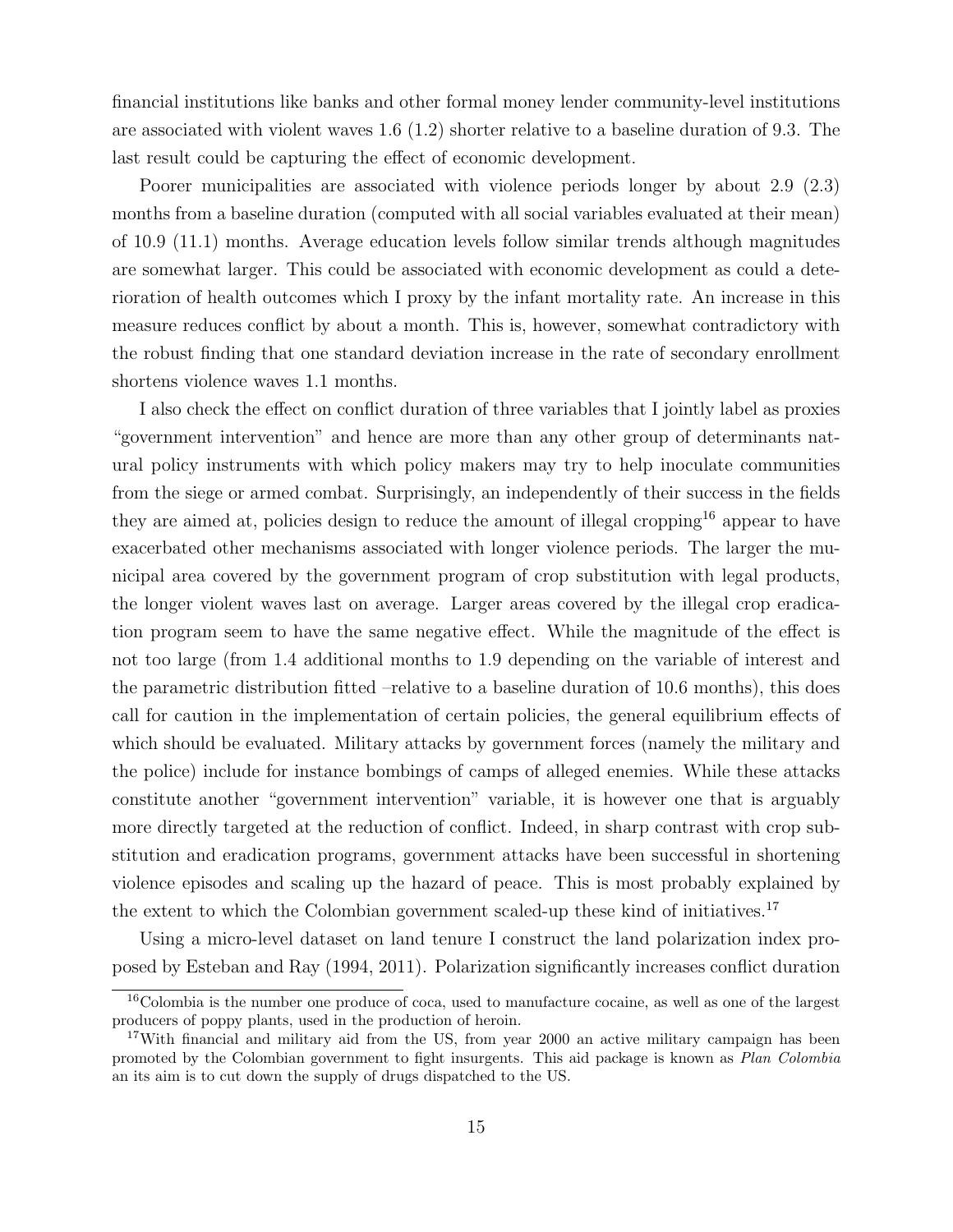by over 1 month from a baseline duration of a little over 8 months.

Tables 2A to 2C identify a relatively large set of variables that are significantly associated with longer or shorter conflict episodes. This is by an large robust to fitting different parametric duration models. The difference between the models is the underlying assumption about the shape of the baseline hazard. The stability of the estimated  $\beta$  parameters associated with the scale  $\mu_i$ , using both Weibull and Lognormal chain functions suggests that the results are not likely to be model dependent. Moreover, results are also robust is a semi-parametric, Cox proportional hazard model is used instead.

One important potential reason why a relatively large number of determinants seems to explain the variation of the dependent variable is arguably the absence of many potential explantarry variables. In fact that, for presentation purposes, regressions in this section were run separately for each one of the eight sets of determinants. In the next section I explore the robustness of the significant regressor of each set to adding, one by one, the other seven sets of variables.

#### 5.2 Robustness of duration determinants by group

Given the so far apparent robustness of results to the specification of the model, in this section I refrain from reporting coefficients coming from either Weibull or Lognormal duration models and concentrate on the Cox approach which is the less restrictive in terms of underlying assumptions (although at a cost in terms of efficiency). Table 3 (divided for space reasons into 3A, 3B, 3C and 3D) shows the robustness of group specific results to controlling for each of the other 7 groups of variables, one at a time. The p-value of the  $\chi^2$  test of joint significance of the"control" variables is reported in brackets on the column specific to each set of controls.

Table 3 (A through D) shows quite convincingly that the significant correlates of violence duration identified in the benchmark results reported on Table 2 survive the inclusion of single-group controls:<sup>18</sup>

i) The top panel of Table 3A shows that the negative association between scale variables and the hazard rates persists. In addition, once controls are added population density becomes significant in most cases: more dense areas are associates with shorter violence episodes. The set of proxies that control for institutions and state presence is jointly nonsignificant (p-value of 0.15). The bottom panel reveals that the effect of the three victimiza-

<sup>&</sup>lt;sup>18</sup>Because the goal of Table 3 is to look at which of the significant variables of the previous exercise survive the inclusion of different set of controls, I do not report the hazard-rates marginal effects. I will come back to these in the next subsection.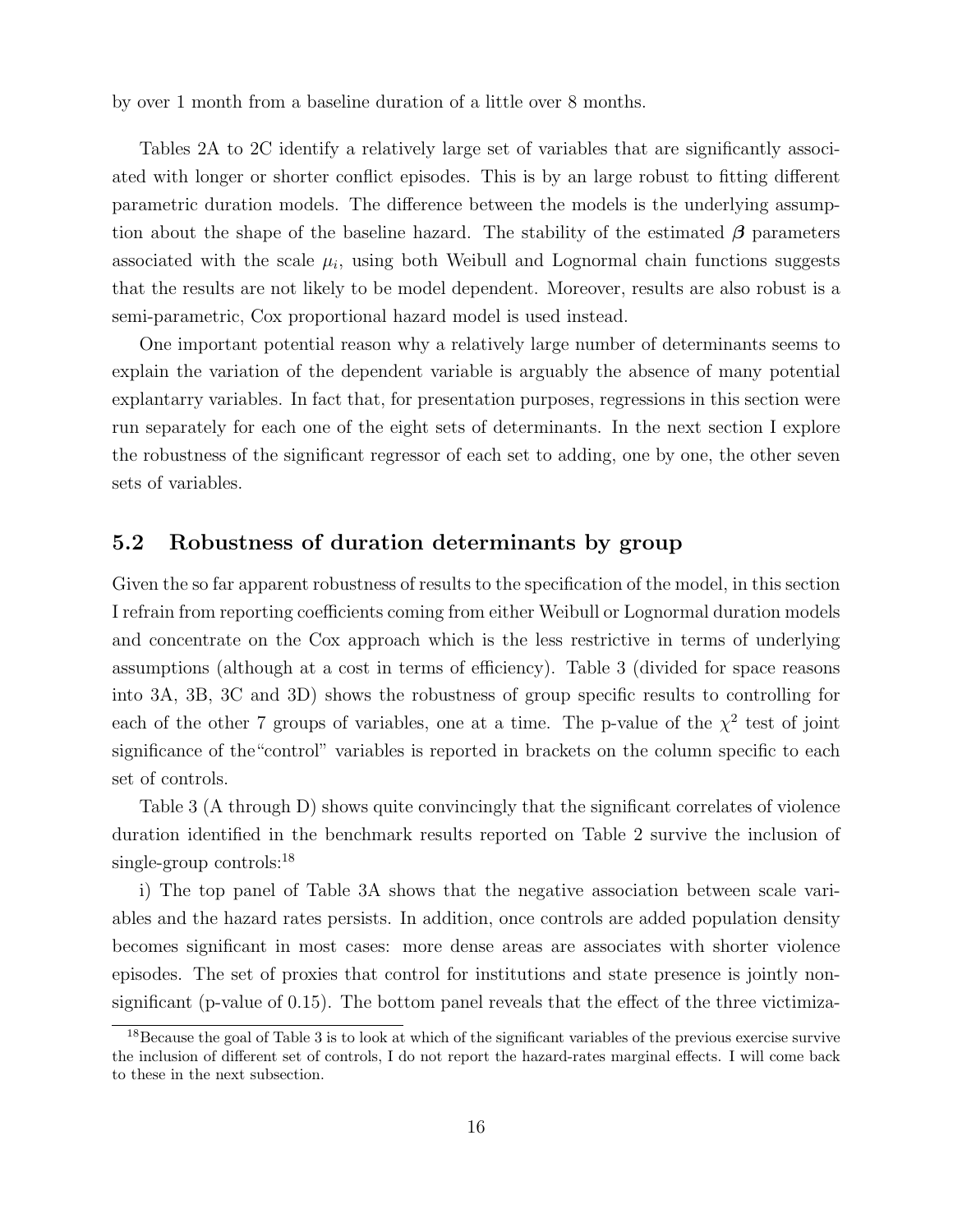tion variables is also robust to the inclusion of different sets of controls the hazard of peace is lowered with higher number of IDPs but it increases with more killings of civilians by illegal groups. The land inequality controls are jointly non-significant (p-value of 0.16). iii) The top panel of Table 3B suggest that the results reported on Table 2 for the rent variables survives the inclusion of controls except in the case of the presence of gold mines once land inequality s taken into account. However the land Gini and the land polarization index are jointly non-significant with a p-value of 0.45. iv) The geography variables are less robust to including controls. The distance variables cease to be significant in most cases while the rainfall and altitude variables lose significance in only some cases (Table 3B, bottom panel). v) Turning to Table 3C, the top panel confirms the findings reported on Table 2, namely that the only two institutional variables and proxies of state presence robustly associated with the duration of conflict are the presence of police inspections and financial institutions. vi) The bottom panel, in turn, suggests that the social variables are somewhat less robust to the inclusion of the different control sets. Secondary enrollment is significant in less that half of the specifications. vii) All government intervention variables survive the inclusion of controls and are highly significant (Table 3D, top panel). viii) The bottom panel of Table 3D endorses the outcome of Table 2 that out of the inequality variables, only the land polarization index is a significant determinant of conflict. This is in line with the theoretical and later on empirical results of the polarization and conflict literature [see Esteban and Ray (2011) for a recent review].

#### 5.3 Robustness of the main predictors

The last exercise is the analysis of the joint significance of all the variables that so far have emerged as robust determinants of conflict duration. I therefore first eliminate the dummies for oil and coal presence from the set of economic and rent variables; the distance variables from the geography set; the number of military bases, institutions of law enforcement and fiscal institutions from the state presence set; both primary and secondary enrollment rates from the social variables set; and the land Gini from the inequality set.

Because some of the resulting variables are highly correlated with one another, in order to avoid multicollinearity when estimating a model that includes at the same time all the robust determinants, I further exclude from the final sample of explanatory variables those that are likely to exacerbate this problem. Variables that present partial correlation coefficients higher than  $0.5$  (matrix not reported) are then eliminated.<sup>19</sup>

<sup>19</sup>I exclude population density because it is highly correlated with the log of the municipality area  $(\rho = -0.62)$ . The log of population is highly correlated with tax revenues, police presence and financial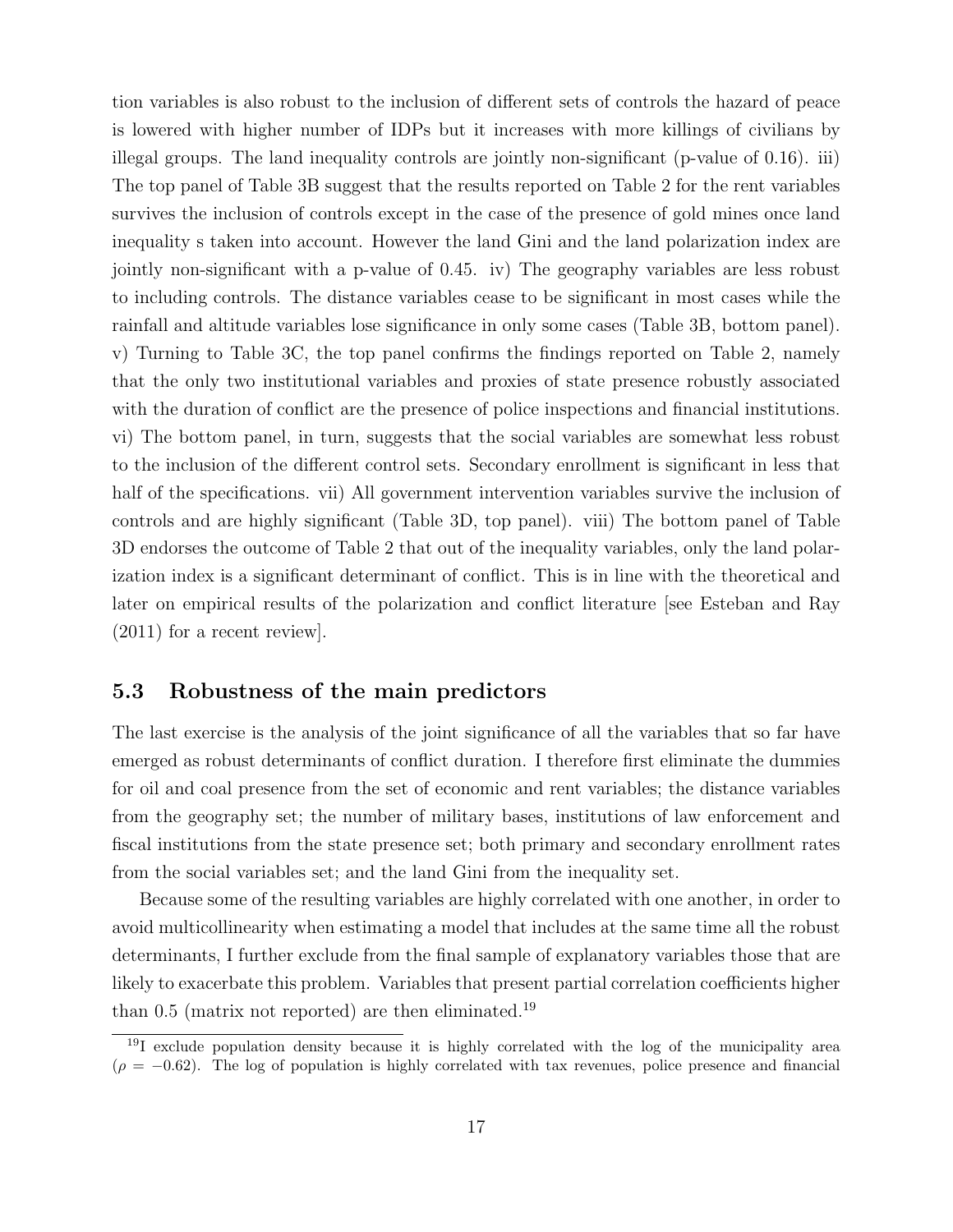Table 4 shows that, by simultaneously adding all the robust determinants, the significance of most of them is lost leaving only a handful of variables that survive this stringent test. Most importantly, this is consistent with running different duration models and hence having different underlying assumption about the shape of the baseline hazard. The first two columns report the Weibull results along with the marginal effect of the significant predictors in terms of additional violence duration due to a one standard deviation increase of the variable of interest relative to its mean. The next two columns report estimated coefficients and marginal effects using a Lognormal link function. The results are very robust to changing the parametric underlying distribution with two exceptions: The presence of coca crops is significant and increases conflict duration (by a little over two months relative to a 6.7 months baseline) when fitting the Lognormal only. In turn, results using the Weibull distribution suggest that the poverty rate significantly increases conflict duration, but this is not true for the Lognormal.

The Cox results are consistent with those coming from Weibull and Lognormal. This is true even after adding two additional controls (see the second Cox column): i) I include a full set of department and region fixed effects to control for any unobserved time-invariant regional heterogeneity.<sup>20</sup> ii) I also include a variable that serves as a kind of lag of the dependent variable as it indicates how many violence waves had a given municipality experienced, previous to the current wave at each point in time. The latter control is not significant at conventional levels (that is the current violence in places that had violence episodes in the past will be neither longer nor shorter). The inclusion of the region fixed effects and the lag variable rises the significance of the infant mortality variable: the hazard of peace is 2.7 times shorter for places with an infant mortality rate one standard deviation larger than the mean.

## 6 Conclusion

While the empirical literature of the causes and consequences of civil war been shifting from cross-country correlations to the analysis of sub-national variation, better suited for

institutions. This is likely to be explained by the fact that more populated areas have also a higher economic development, with bigger revenues, a larger police force and more banks. I hence exclude the log of population from the final sample. Elevation is highly correlated with temperature ( $\rho = -0.58$ ) so I eliminate the latter. Presence of coca crops is highly correlated with the number of IDPs leaving the same municipality  $(\rho = 0.53)$ , which I also exclude. Poverty and average years of schooling are negatively highly correlated so I drop the education variable. Police presence and financial institutions are also positively highly correlated. Because government attacks will be accounted for as a proxy of government military activism I eliminate police presence and keep financial institutions.

<sup>20</sup>The over 1,000 Colombian municipalities are grouped in 33 departments.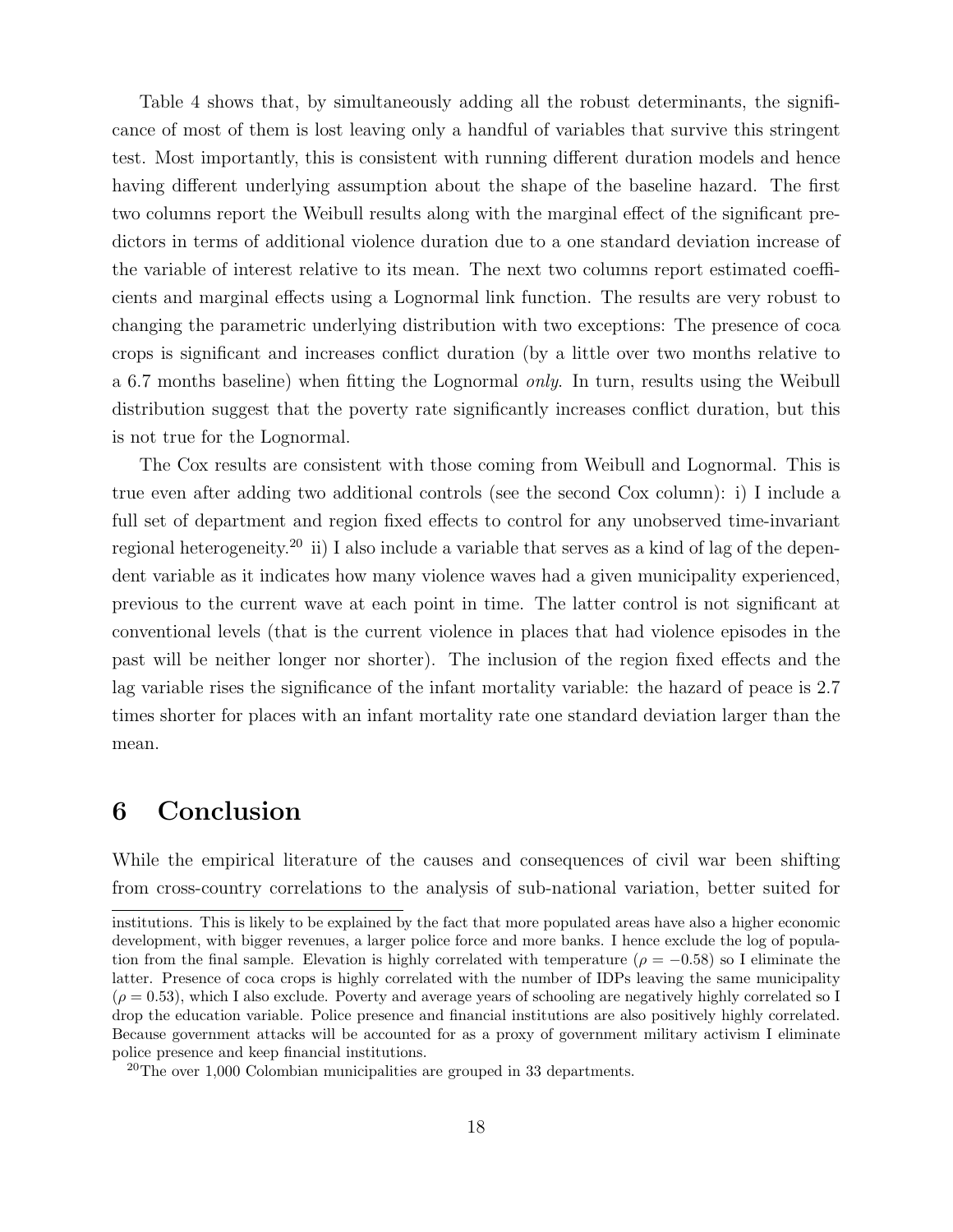the individuation of micro-mechanisms, there is no parallel trend in the analysis of civil war duration. This paper presents, for the first time, a within-country analysis of the determinants of violence duration. I focus on the experience of the Colombia, a country that has experienced armed conflict for about five decades, but where local violence at the local level ebbs and flows responding to specific contexts and incentives. Moreover, Colombia is a good laboratory for the study of civil conflicts given the availability of a great amount of good quality micro data on the conflict dynamics.

Using survival models, and after examining a wide range of factors potentially associated with violence duration at the municipal level (including scale variable, victimization measure, economic factors, geographical conditions, proxies for the quality of institutions and state presence, social variables, measures of government intervention, and land inequality measures) this paper identifies the most robust such local incentives. By doing so, the paper abstract for the in depth analysis of the causal effect of any one particular variable, and focuses on the stability of statistical associations of various potential determinants across a range of specifications. Indeed this paper opens up a research agenda that has the ambitious scope of studying the factors that make internal conflict last longer or that help local communities resile the siege of violence. Future work can focus on one particular variable of interest and explore its causal effect on conflict duration by, for instance, finding a plausible source of exogenous variation that constitutes a good instrument. Other potential extensions include the methodologies that allow controlling for spatial correlation, to explore among other things the extent to which long-lasting conflict episodes cluster across neighboring municipalities.

The results of the empirical exercise presented in this paper are of first order policy relevance. While there is not much scope in the design of successful policies of conflict resolution in knowing that larger municipalities, everything else equal, tend to experience longer conflict episodes, other robust associations do open the door for policy speculation and experimenting. Conflict is more difficult to resolve in municipalities that have a larger availability of rents. This includes both legal an illegal rents. Municipal budgets are often predated by illegal actors in frontier areas and illegal crops provide armed groups with large amounts of resources. This calls for a double strategy of resilience that combines the design of mechanisms for budget monitoring and budget transparency with greater efforts for the reduction of illegal crops. The latter policy, however, should be well tailored to avoid opening up other channels that can affect conflict duration. Indeed, the implementation of crop substitution programs seems also to be associated with longer conflict episodes. This is, however, most probably due to the fact that these kind of alternative development programs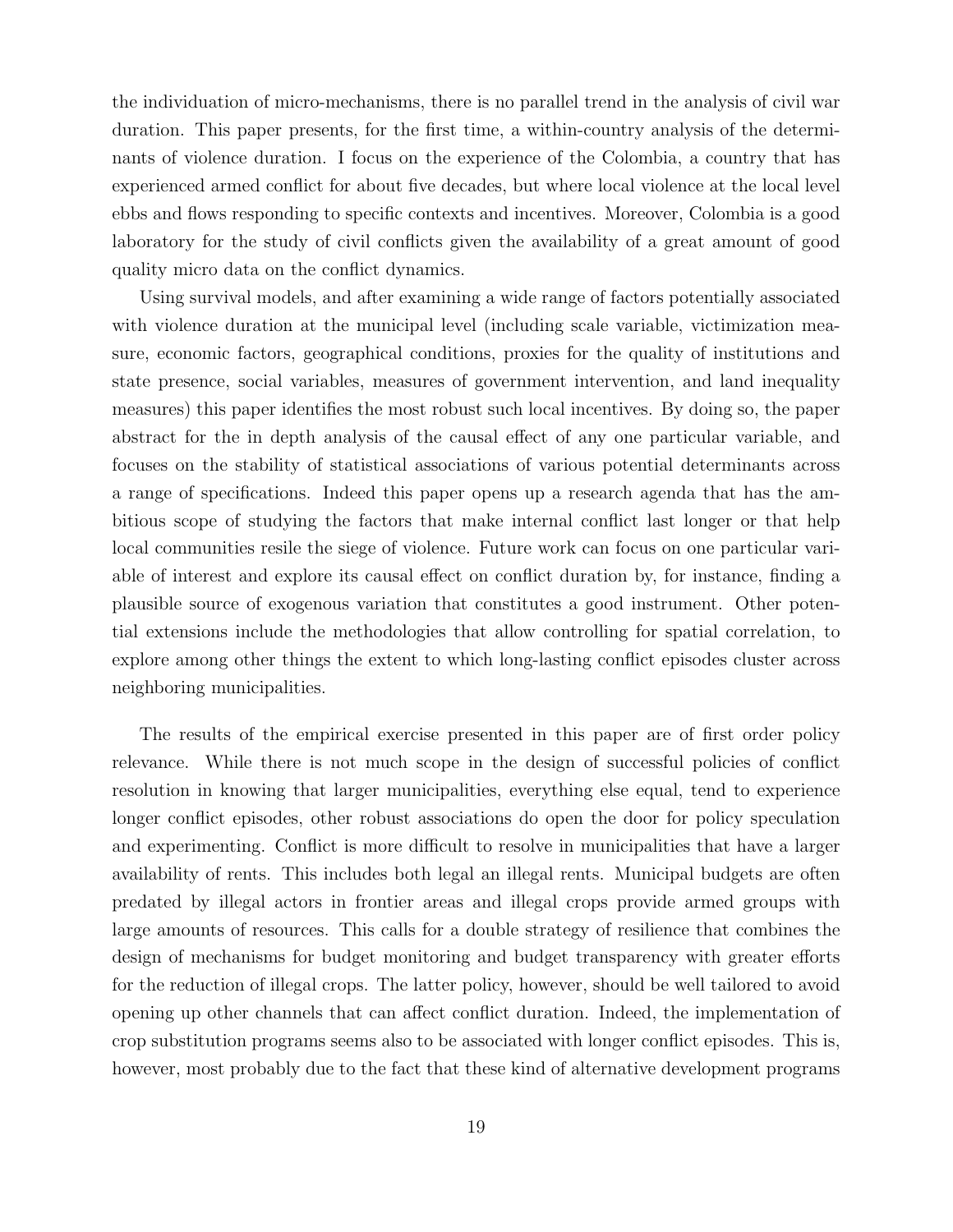take place in places highly affected by the presence of illegal crops to begin with.

The strengthening of social policies that help ameliorate local grievances is also likely to be a successful resilience instrument as revealed by the robust negative association between infant mortality and the hazard of peace.

Last but not least places that experienced higher levels of government military intervention during the sample years have experienced much shorter violence waves. This is a very direct channel of policy intervention that has helped inoculate affected communities.

The individuation of the channels that make municipal violence more or less persistent is particularly relevant for policy purposes. Indeed, understanding the reasons why, in the context of nation-wide civil conflict, some regions consistently experience violence while other remain relatively peaceful during the course of the conflict is of first order importance for the design of policies of conflict resolution.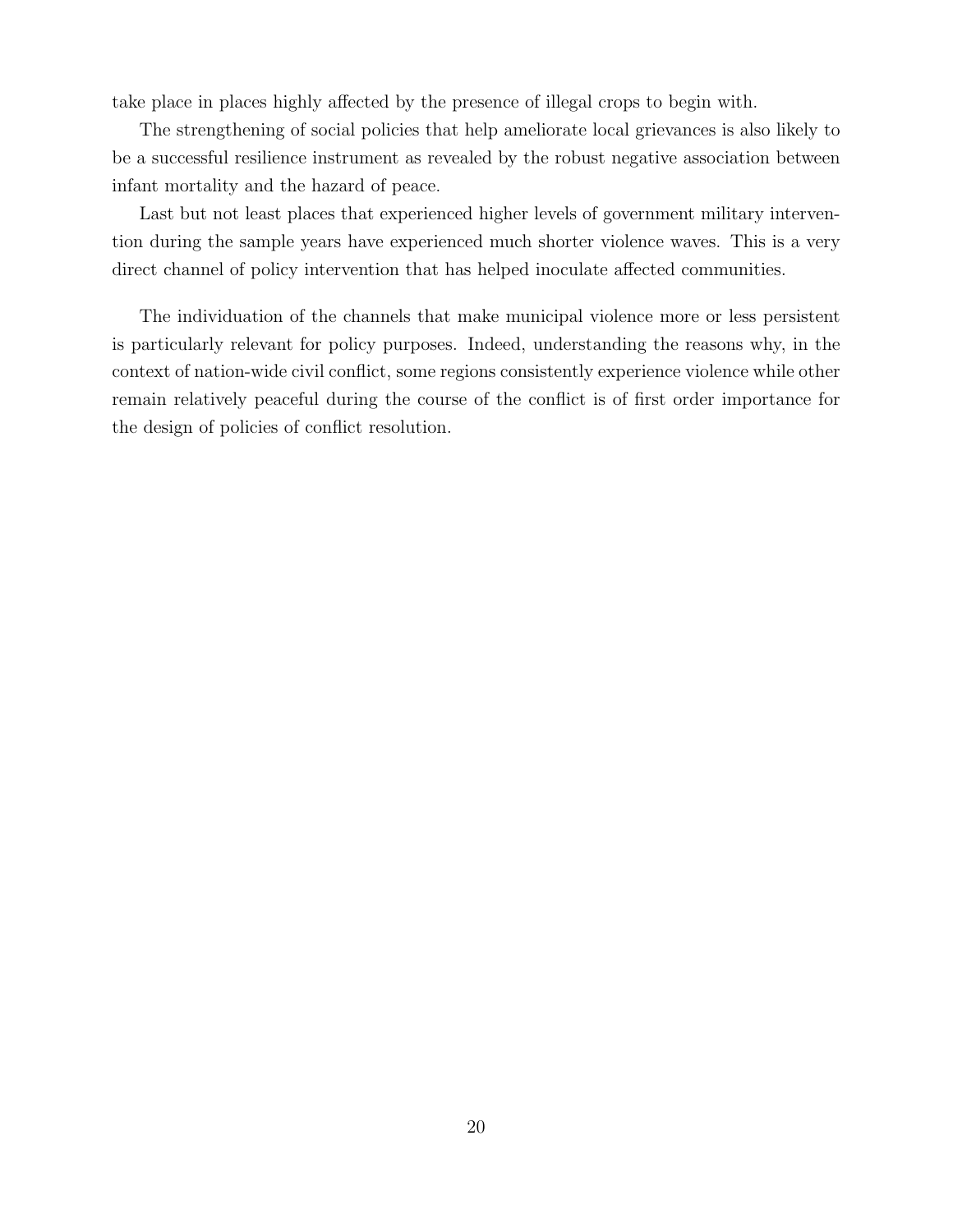## References

Abadie, Alberto and Javier Gardeazabal (2003). "The Economic Costs of Conflict: A Case Study of the Basque Country", American Economic Review 93(1): 113-132.

Barron, Patrick, Kai Kaiser and Menno Pradhan (2004). "Local Conflict in Indonesia: Measuring Incidence and Identifying Patterns", mimeo, World Bank.

Box-Steffensmeier, Janet M. and Bradford S. Jones (2004). Event History Modeling - A Guide for Social Scientists, Cambridge University Press.

Collier, Paul (1999). "On the Economic Consequences of Civil War" Oxford Economic Paper 51(1): 168–183.

**Collier, Paul and Anke Hoeffler** (2004). "Greed and Grievance in Civil War"  $Oxford$ Economic Papers 56: 563-595.

Collier, Paul, Anke Hoeffler and Mans Söderborn (2004) "On the Duration of Civil War" Journal of Peace Research, 41(3): 253-273.

Deininger, Klaus (2003) "Causes and Consequences of Civil Strife: Micro-Level Evidence from Uganda" Oxford Economic Papers 55: 579-606.

Do, Quy-Toan and Lakshmi Iyer (2006). "Poverty, Social Divisions and Conflict in Nepal," unpublished manuscript, Harvard Business School.

Dube, Oeindrila and Juan F. Vargas (2008). "Commodity Price Shocks and Civil Conflict: Evidence From Colombia", unpublished manuscript.

Esteban, Joan and Debraj Ray (1994). "On the Measurement of Polarization" Econometrica, 62, 819-852.

Esteban, Joan and Debraj Ray (2011). "Linking Conflict to Inequality and Polarization" American Economic Review, forthcoming.

Fearon, James (2004). "Why Do Some Civil Wars Last So Much Longer Than Others?" Journal of Peace Research 41 (3): 275-302.

Fearon, James D., and David D. Laitin. 2003. "Ethnicity, Insurgency, and Civil War," American Political Science Review 97 (1): 75-90.

Guidolin, Massimo and Eliana La Ferrara (2007). "Diamonds Are Forever, Wars Are Not: Is Conflict Bad for Private Firms?" The American Economic Review.

Kalyvas, Stathis N. (2006). The Logic of Violence in Civil War, Cambridge University Press.

King, Gary, James Alt, Nancy Burns, and Michael Laver (1990). "A Unified Model of Cabinet Dissolution in Parliamentary Democracies" American Journal of Political Science 34(3): 846-871.

Miguel, Edward, Shanker Satyanath and Ernest Sergenti (2004). "Economic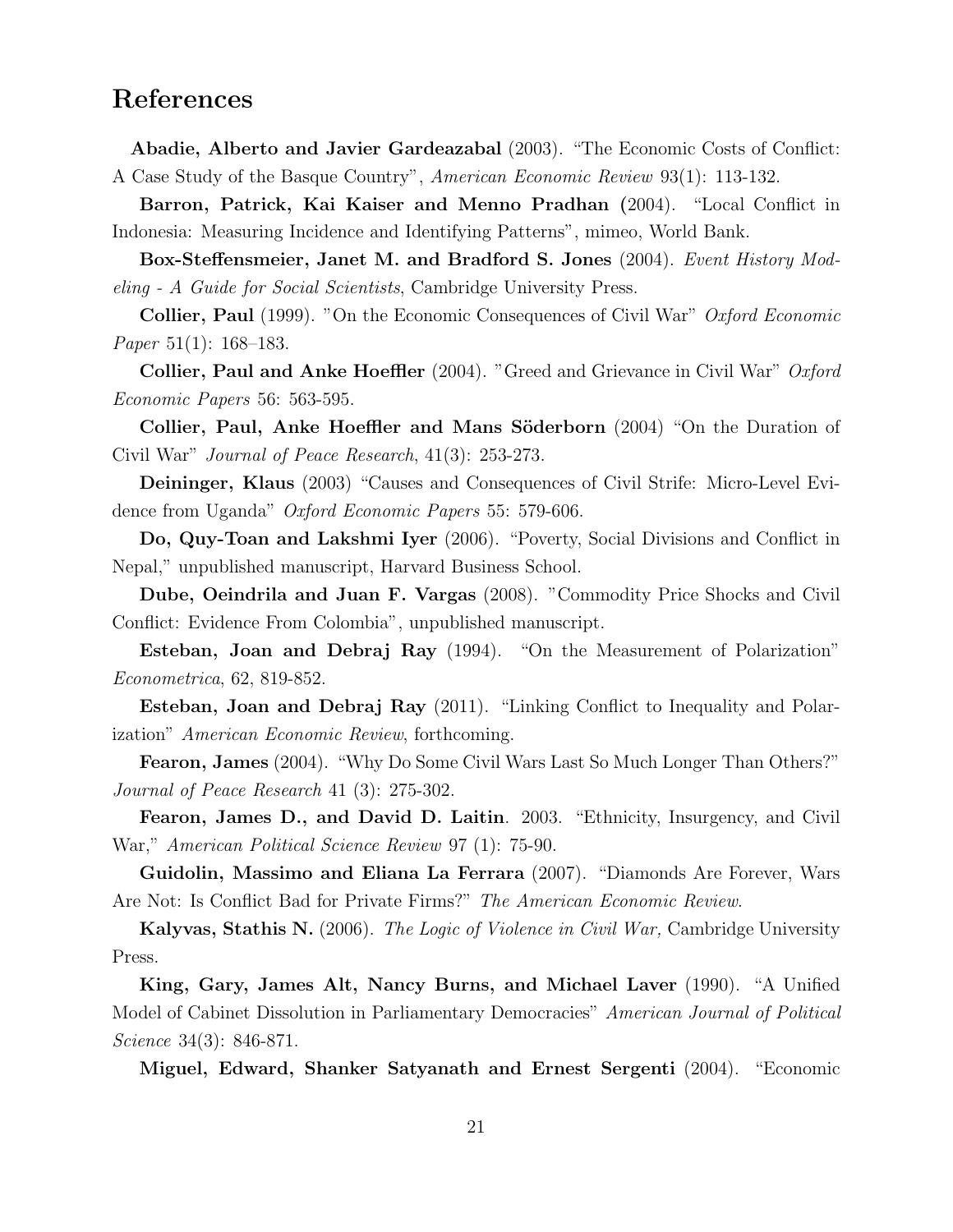Shocks and Civil Conflict: An Instrumental Variables Approach." Journal of Political Econ $omy 112(4): 725-753.$ 

Rabassa, Angel and Peter Chalk (2001). Colombian Labyrinth: The Synergy of Drugs and Insurgency and Its Implications for Regional Stability. RAND.

Regan, Patrick (2002). "Third Party Interventions and the Duration of Intrastate Conflict", Journal of Conflict Resolution 46: 55-73.

Restrepo, Jorge, Spagat, Michael and Juan F. Vargas (2004). "The Dynamics of the Colombian Civil Conflict: A New Data Set." Homo Oeconomicus 21(2): 396-428.

Small, Melvin and J. David Singer (1982). Resort to Arms: International and Civil Wars, 1816 -1980. Beverly Hills, CA: SAGE.

Toft, Monica D. (2005). "Peace through Security: How to Make Negotiated Settlements Stick" International Studies Association Annual Conference Paper, March 2006.

Vargas, Juan F. (2010). "Military Empowerment and Civilian Targeting in Civil War". Documento de Trabajo # 61, Universidad del Rosario.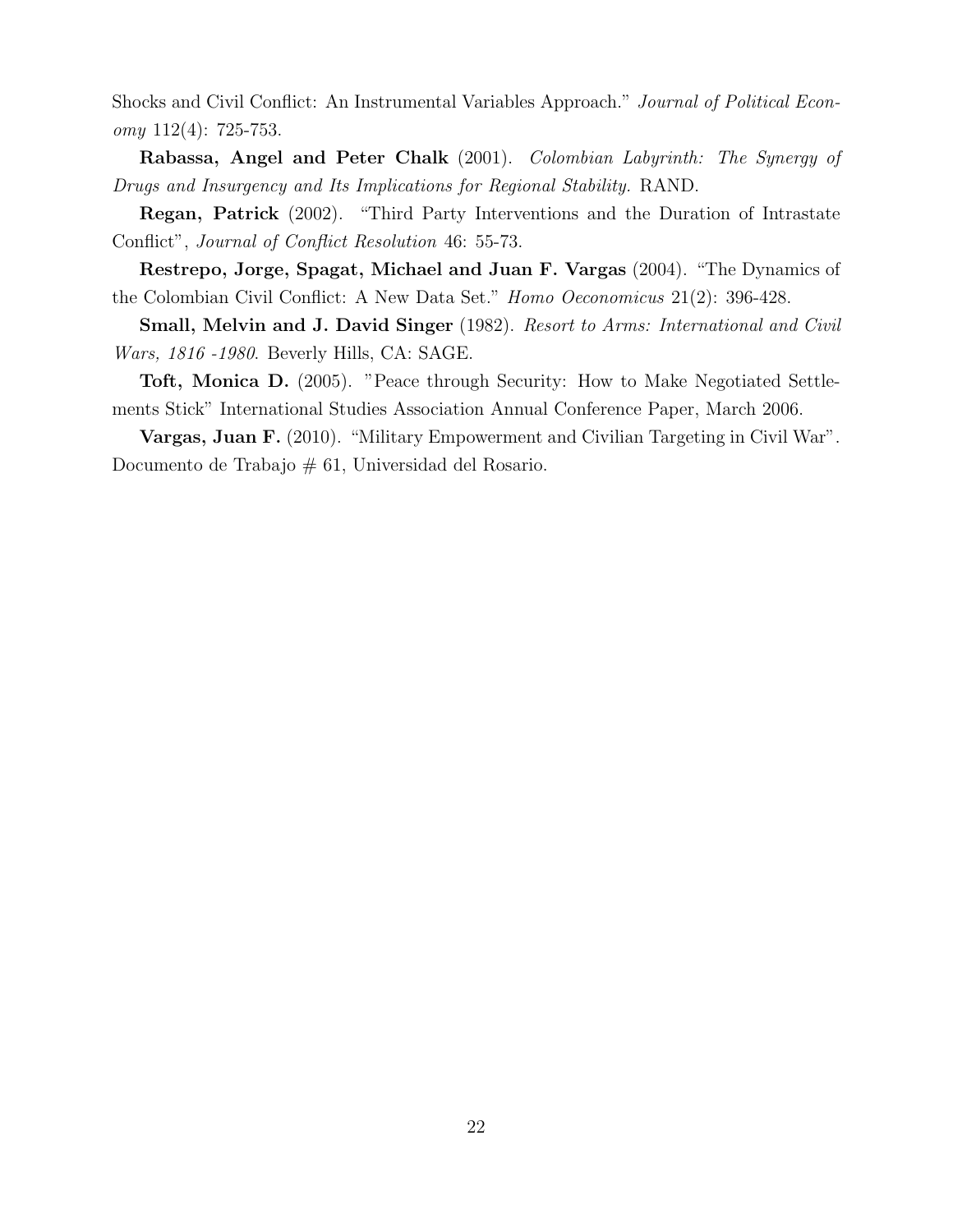$\overline{\phantom{0}}$ 

|                                                 | Obs.  | Mean     | Std. Dev. | Min. | Max.     |
|-------------------------------------------------|-------|----------|-----------|------|----------|
| Dependent variable                              |       |          |           |      |          |
| Duration (months)                               | 2,685 | 10.03    | 20.42     | 1.00 | 203.00   |
| Duration-uncensored (months)                    | 2,455 | 8.13     | 14.95     | 1.00 | 192.00   |
| Scale variables                                 |       |          |           |      |          |
| Log area (Km)                                   | 2,685 | 6.22     | 1.21      | 2.86 | 11.09    |
| Log population (millions)                       | 2,685 | 9.83     | 1.00      | 6.79 | 15.48    |
| Population density (thousands/Km)               | 2,685 | 0.151    | 0.76      | 0.00 | 14.57    |
| Geography variables                             |       |          |           |      |          |
| Altitude (thousand meters)                      | 2,666 | 1.07     | 1.24      | 0.00 | 2.52     |
| Temperature (Celcius)                           | 2,666 | 22.40    | 4.50      | 3.90 | 28.90    |
| Rainfall (mm)                                   | 2,666 | 2.08     | 1.06      | 0.16 | 9.20     |
| Distance to department capital (thousand Km)    | 2,635 | 0.13     | 0.10      | 0.00 | 0.59     |
| Distance to main markets (thousand Km)          | 2,620 | 0.35     | 0.15      | 0.06 | 1.09     |
| Economic and rents variables                    |       |          |           |      |          |
| Log real tax income, (billions of pesos)        | 1,811 | 7.67     | 1.29      | 0.40 | 13.84    |
| Dummy for presence of coca crops                | 2,679 | 0.22     | 0.39      | 0.00 | 1.00     |
| Dummy for oil royalties                         | 2,685 | 0.17     | 0.37      | 0.00 | 1.00     |
| Dummy for coal royalties                        | 2,685 | 0.07     | 0.26      | 0.00 | 1.00     |
| Dummy for gold royalties                        | 2,685 | $0.34\,$ | 0.47      | 0.00 | 1.00     |
| Social variables                                |       |          |           |      |          |
| Poverty headcount $(\%)$                        | 2,685 | 56.04    | 19.43     | 9.15 | 100.00   |
| Years of education of hh head                   | 2,619 | 4.70     | 1.18      | 0.00 | 8.50     |
| Gross primary enrollment $(\%)$                 | 2,566 | 1.28     | 0.32      | 0.25 | 2.71     |
| Gross secondary enrollment $(\%)$               | 2,620 | $0.55\,$ | 0.25      | 0.00 | 1.92     |
| Infant mortality $(\%_0)$                       | 2,585 | 48.19    | 83.00     | 3.99 | 1000.00  |
| <b>Institutional variables</b>                  |       |          |           |      |          |
| No. police institutions per capita              | 2,499 | 0.13     | 0.10      | 0.00 | 1.14     |
| No. institutions of law enforcement per capital | 2,489 | 0.20     | 0.16      | 0.00 | 1.71     |
| No. financial institutions per capita           | 2,461 | 0.16     | 0.13      | 0.00 | 1.27     |
| No. fiscal institutions per capita              | 2,517 | 0.04     | 0.06      | 0.00 | 1.00     |
| Dummy for military bases                        | 2,268 | 0.08     | 0.31      | 0.00 | 3.00     |
| Violence variables                              |       |          |           |      |          |
| No. IDPs (thousands)                            | 2,685 | 2.91     | 4.95      | 0.00 | 53.35    |
| No. paramilitary killings                       | 2,685 | 0.49     | 2.09      | 0.00 | 41.00    |
| No. guerrilla killings                          | 2,685 | $0.50\,$ | 4.39      | 0.00 | 213.00   |
| Government intervention                         |       |          |           |      |          |
| Alternative-crop support (hectares)             | 2,685 | 599.96   | 1390.42   | 0.00 | 13088.41 |
| No. Government attacks                          | 2,685 | 0.24     | 0.45      | 0.00 | $6.00\,$ |
| Eradicated illegal crops (hectares)             | 2,685 | 1011.90  | 4685.62   | 0.00 | 83265.2  |
| Land inequality variables                       |       |          |           |      |          |
| Land Gini                                       | 1,812 | 0.67     | 0.12      | 0.00 | 0.97     |
| Land polarization                               | 2,166 | 0.18     | 0.03      | 0.00 | 0.25     |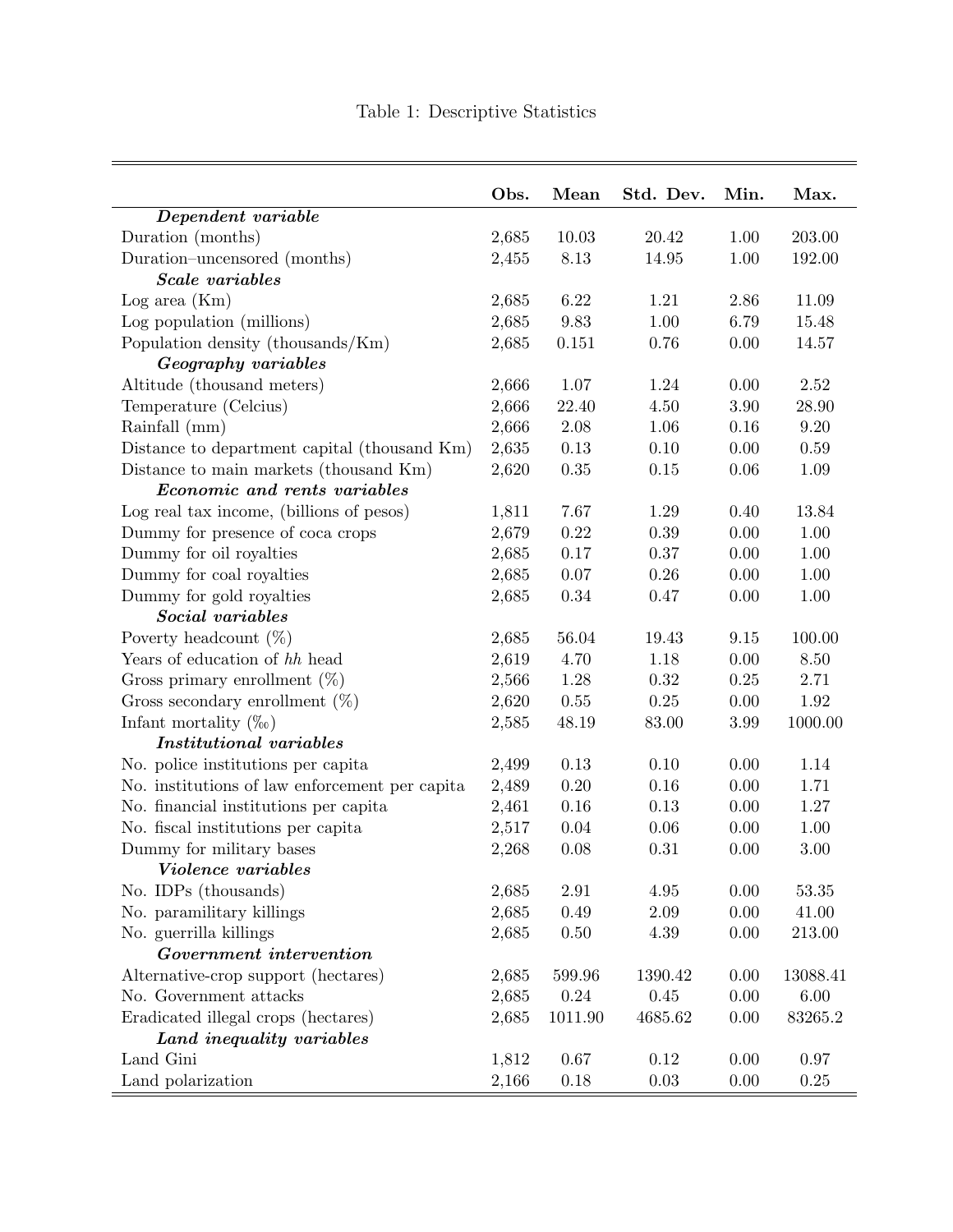|                                                | Coeff.                         | Mg. effect <sup>b</sup>  |                                                | Coeff.                  | Mg. effect <sup>b</sup> |
|------------------------------------------------|--------------------------------|--------------------------|------------------------------------------------|-------------------------|-------------------------|
|                                                | <b>Scale</b> variables         |                          |                                                | Victimization variables |                         |
| Log area                                       | 0.207                          | 2.8                      | <b>IDPs</b>                                    | 0.117                   | 7.7                     |
|                                                | $(0.038)$ ***                  |                          |                                                | $(0.017)$ ***           |                         |
| Log population                                 | 0.380                          | 4.4                      | Guerr. killings                                | $-0.026$                | $-1.0$                  |
|                                                | $(0.042)$ ***                  |                          |                                                | $(0.005)$ ***           |                         |
| Pop. density                                   | $-0.055$                       |                          | Param. killings                                | $-0.095$                | $-1.7$                  |
|                                                | (0.040)                        |                          |                                                | $(0.012)$ ***           |                         |
| Obs./Baseline dur. <sup><math>a</math></sup> : | 2,685                          | 9.9                      | Obs./Baseline dur. <sup><i>a</i></sup> :       | 2,685                   | 9.8                     |
| Economic and rent variables                    |                                |                          |                                                | Geography variables     |                         |
| Log real tax rev.                              | 0.132                          | 1.4                      | Altitude                                       | 0.044                   | 0.6                     |
|                                                | $(0.035)$ ***                  |                          |                                                | $(0.020)$ **            |                         |
| Coca crops                                     | 0.606                          | 6.3                      | Temperature                                    | 0.057                   | 3.1                     |
|                                                | $(0.105)$ ***                  |                          |                                                | $(0.011)$ ***           |                         |
| Oil fields                                     | $-0.161$                       |                          | Rainfall                                       | 0.090                   | 1.0                     |
|                                                | (0.120)                        |                          |                                                | $(0.043)$ **            |                         |
| Gold mines                                     | 0.255                          | 2.2                      | Dist. to capital                               | $-0.925$                | $-1.0$                  |
|                                                | $(0.096)$ ***                  |                          |                                                | $(0.421)$ **            |                         |
| Coal mines                                     | $-0.109$                       | $\overline{\phantom{0}}$ | Dist. to markets                               | 0.542                   | 0.8                     |
|                                                | (0.154)                        |                          |                                                | $(0.298)^*$             |                         |
| Obs./Baseline dur. <sup><math>a</math></sup> : | 1,809                          | 7.4                      | Obs./Baseline dur. <sup><i>a</i></sup> :       | 2,618                   | 10.6                    |
|                                                | <b>Institutional variables</b> |                          |                                                | Social variables        |                         |
| Police presence                                | $-1.402$                       | $-1.3$                   | Poverty                                        | 0.012                   | 2.9                     |
|                                                | $(0.525)$ ***                  |                          |                                                | $(0.003)$ ***           |                         |
| Military bases                                 | 0.261                          | 0.8                      | Education                                      | 0.272                   | 4.2                     |
|                                                | $(0.154)^*$                    |                          |                                                | $(0.060)$ ***           |                         |
| Inst. law enforce.                             | 0.541                          |                          | Prim. enrollment                               | 0.170                   |                         |
|                                                | (0.397)                        |                          |                                                | (0.144)                 |                         |
| Financial insti.                               | $-1.438$                       | $-1.6$                   | Sec. enrollment                                | $-0.450$                | $-1.1$                  |
|                                                | $(0.528)$ ***                  |                          |                                                | $(0.264)^*$             |                         |
| Fiscal institutions                            | $-1.342$                       | $-0.8$                   | Child mortality                                | $-0.001$                | $-1.1$                  |
|                                                | $(0.715)^*$                    |                          |                                                | $(0.000)$ ***           |                         |
| Obs./Baseline dur. <sup><math>a</math></sup> : | 2,109                          | 9.3                      | Obs./Baseline dur. <sup><math>a</math></sup> : | 2,532                   | 10.9                    |
|                                                | Government intervention        |                          |                                                | <i>Inequality</i>       |                         |
| Alt. crop support                              | 0.095                          | 1.5                      | Land Gini                                      | $-0.235$                |                         |
|                                                | $(0.026)$ ***                  |                          |                                                | (0.446)                 |                         |
| Crop eradication                               | 0.035                          | 1.9                      | Land polarizat.                                | 4.921                   | 1.4                     |
|                                                | $(0.010)$ ***                  |                          |                                                | $(1.611)$ ***           |                         |
| Gov. attacks                                   | $-0.349$                       | $-1.5$                   |                                                |                         |                         |
|                                                | $(0.094)$ ***                  |                          |                                                |                         |                         |
| Obs./Baseline dur. <sup><math>a</math></sup> : | 2,685                          | 10.6                     | Obs./Baseline dur. <sup><i>a</i></sup> :       | 1,812                   | 8.3                     |

Table 2A: Determinants of Violence Duration: Weibull Distribution

Notes. Robust standard errors clustered at the municipality level are shown in parentheses. \*\*\* is significant at the 1% level, \*\* is significant at the 5% level, \* is significant at the 10% level. <sup>a</sup> Baseline duration (shown in bold) evaluated at the mean RHS variables except for dummies which are evaluated at 0.  $<sup>b</sup>$  Marginal</sup> effects (reported only for significant determinants) correspond to the additional duration (in months) due to an increase in one standard deviation in the variable of interest (or variable evaluated at 1 if dummy).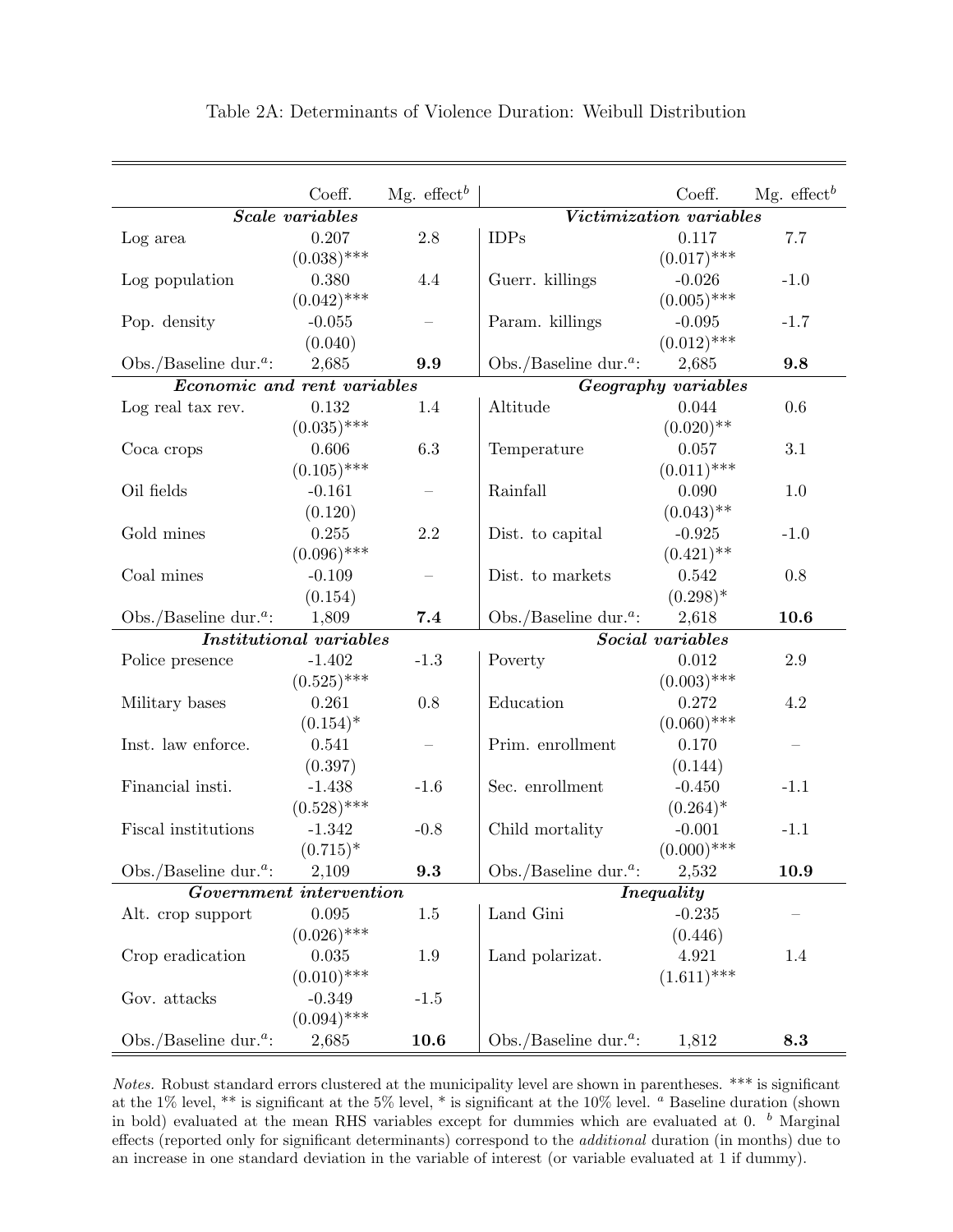|                                                | Coeff.                         | Mg. effect <sup>b</sup>  |                                                | Coeff.                      | Mg. effect <sup>b</sup> |
|------------------------------------------------|--------------------------------|--------------------------|------------------------------------------------|-----------------------------|-------------------------|
|                                                | <b>Scale</b> variables         |                          |                                                | Victimization variables     |                         |
| Log area                                       | 0.167                          | 2.3                      | <b>IDPs</b>                                    | 0.075                       | 4.6                     |
|                                                | $(0.031)$ ***                  |                          |                                                | $(0.011)$ ***               |                         |
| Log population                                 | 0.272                          | 3.2                      | Guerr. killings                                | $-0.025$                    | $-1.0$                  |
|                                                | $(0.037)$ ***                  |                          |                                                | $(0.012)$ **                |                         |
| Pop. density                                   | $-0.019$                       | $\overline{\phantom{0}}$ | Param. killings                                | $-0.076$                    | $-1.4$                  |
|                                                | (0.044)                        |                          |                                                | $(0.010)$ ***               |                         |
| Obs./Baseline dur. <sup><math>a</math></sup> : | 2,685                          | 10.3                     | Obs./Baseline dur. <sup><math>a</math></sup> : | 2,685                       | 10.1                    |
| Economic and rent variables                    |                                |                          |                                                | Geography variables         |                         |
| Log real tax rev.                              | $0.096\,$                      | 1.0                      | Altitude                                       | 0.030                       | 0.4                     |
|                                                | $(0.030)$ ***                  |                          |                                                | $(0.009)$ ***               |                         |
| Coca crops                                     | 0.574                          | $5.9\,$                  | Temperature                                    | 0.041                       | 2.2                     |
|                                                | $(0.092)$ ***                  |                          |                                                | $(0.008)$ ***               |                         |
| Oil fields                                     | $-0.044$                       |                          | Rainfall                                       | 0.078                       | 0.9                     |
|                                                | (0.106)                        |                          |                                                | $(0.033)$ **                |                         |
| Gold mines                                     | 0.175                          | 1.4                      | Dist. to capital                               | $-0.512$                    |                         |
|                                                | $(0.077)$ **                   |                          |                                                | (0.361)                     |                         |
| Coal mines                                     | 0.042                          | $\overline{\phantom{0}}$ | Dist. to markets                               | 0.528                       | 0.9                     |
|                                                | (0.129)                        |                          |                                                | $(0.216)$ **                |                         |
| Obs./Baseline dur. <sup><math>a</math></sup> : | 1,809                          | 7.7                      | Obs./Baseline dur. <sup><i>a</i></sup> :       | 2,618                       | 10.7                    |
|                                                | <b>Institutional variables</b> |                          |                                                | Social variables            |                         |
| Police presence                                | $-1.195$                       | $-1.1$                   | Poverty                                        | 0.010                       | 2.3                     |
|                                                | $(0.368)$ ***                  |                          |                                                | $(0.003)$ ***               |                         |
| Military bases                                 | 0.181                          |                          | Education                                      | 0.207                       | 3.0                     |
|                                                | (0.130)                        |                          |                                                | $(0.043)$ ***               |                         |
| Inst. law enforce.                             | 0.431                          |                          | Prim. enrollment                               | 0.161                       |                         |
|                                                | (0.311)                        |                          |                                                | (0.120)                     |                         |
| Financial insti.                               | $-1.048$                       | $-1.2$                   | Sec. enrollment                                | $-0.395$                    | $-1.1$                  |
|                                                | $(0.403)$ ***                  |                          |                                                | $(0.201)$ **                |                         |
| Fiscal institutions                            | $-0.863$                       |                          | Child mortality                                | $-0.001$                    | $-0.8$                  |
|                                                | (0.560)                        |                          |                                                | $(0.000)$ **                |                         |
| Obs./Baseline dur. <sup><math>a</math></sup> : | 2,109                          | 9.3                      | Obs./Baseline dur. <sup><math>a</math></sup> : | 2,532                       | 11.1                    |
|                                                | Government intervention        |                          |                                                | <i>Inequality variables</i> |                         |
| Alt. crop support                              | 0.087                          | 1.4                      | Land Gini                                      | 0.056                       |                         |
|                                                | $(0.020)$ ***                  |                          |                                                | (0.424)                     |                         |
| Crop eradication                               | 0.029                          | 1.6                      | Land polarizat.                                | 4.323                       | 1.2                     |
|                                                | $(0.006)$ ***                  |                          |                                                | $(1.524)$ ***               |                         |
| Gov. attacks                                   | $-0.320$                       | $-1.4$                   |                                                |                             |                         |
|                                                | $(0.044)$ ***                  |                          |                                                |                             |                         |
| Obs./Baseline dur. <sup><math>a</math></sup> : | 2,685                          | 10.7                     | Obs./Baseline dur. <sup><i>a</i></sup> :       | 1,812                       | 8.2                     |

Table 2B: Determinants of Violence Duration: Lognormal Distribution

Notes. Robust standard errors clustered at the municipality level are shown in parentheses. \*\*\* is significant at the 1% level, \*\* is significant at the 5% level, \* is significant at the 10% level. <sup>a</sup> Baseline duration (shown in bold) evaluated at the mean RHS variables except for dummies which are evaluated at 0.  $^b$  Marginal effects (reported only for significant determinants) correspond to the additional duration (in months) due to an increase in one standard deviation in the variable of interest (or variable evaluated at 1 if dummy).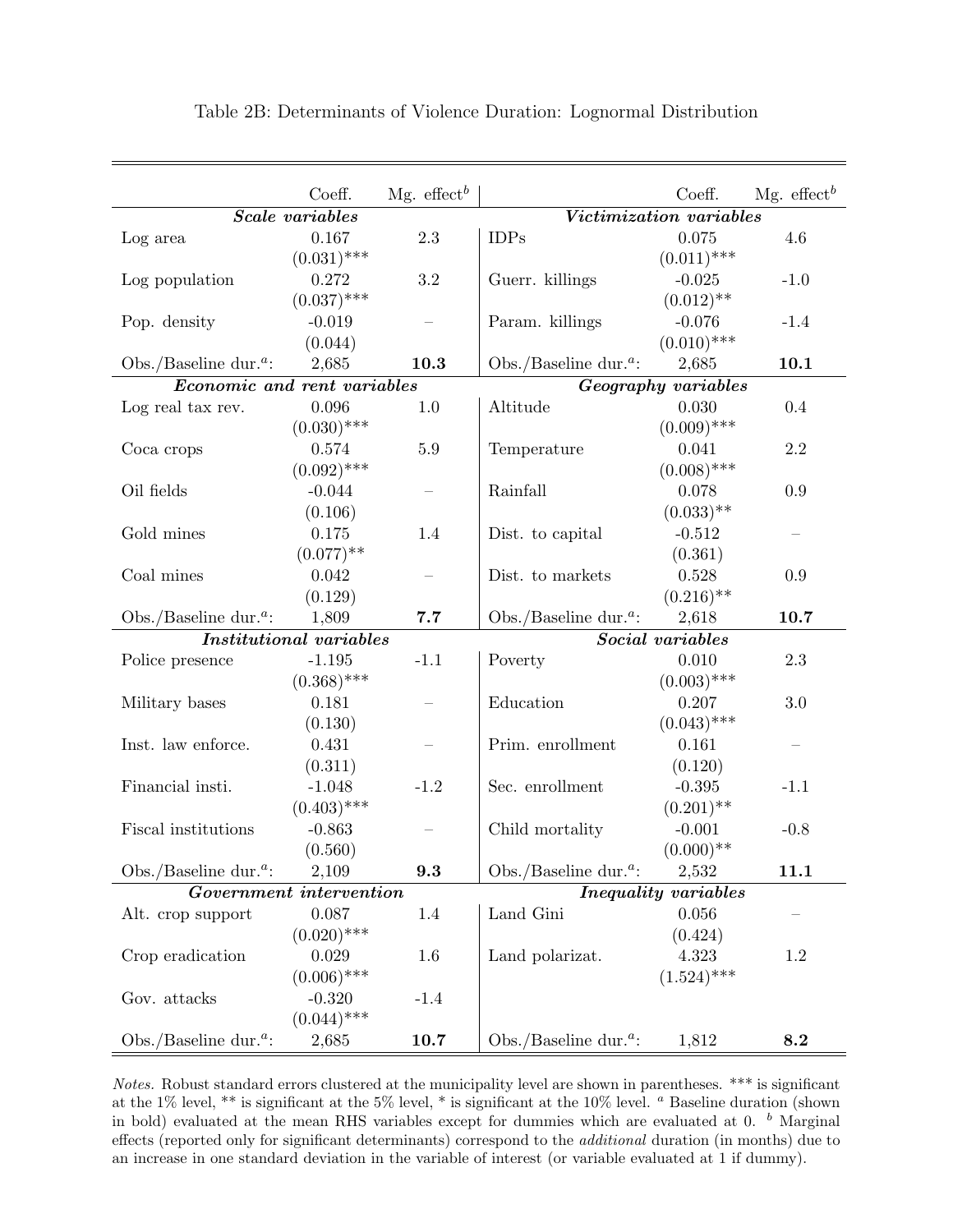|                             | Coeff.                         | Mg. $effect^a$ |                  | Coeff.                      | Mg. $effecta$ |
|-----------------------------|--------------------------------|----------------|------------------|-----------------------------|---------------|
|                             | <b>Scale</b> variables         |                |                  | Victimization variables     |               |
| Log area                    | $-0.093$                       | $-10.7$        | <b>IDPs</b>      | $-0.053$                    | $-23.11$      |
|                             | $(0.018)$ ***                  |                |                  | $(0.008)$ ***               |               |
| Log population              | $-0.174$                       | $-16.0$        | Guerr. killings  | 0.011                       | 5.0           |
|                             | $(0.021)$ ***                  |                |                  | $(0.003)$ ***               |               |
| Pop. density                | 0.031                          |                | Param. killings  | 0.037                       | 8.0           |
|                             | (0.020)                        |                |                  | $(0.005)$ ***               |               |
| Observations:               | 2,685                          |                | Observations:    | 2,685                       |               |
| Economic and rent variables |                                |                |                  | Geography variables         |               |
| Log real tax rev.           | $-0.056$                       | $-6.9$         | Altitude         | $-0.022$                    | $-2.7$        |
|                             | $(0.017)$ ***                  |                |                  | $(0.008)$ ***               |               |
| Coca crops                  | $-0.301$                       | $-26.0$        | Temperature      | $-0.024$                    | $-10.3$       |
|                             | $(0.054)$ ***                  |                |                  | $(0.005)$ ***               |               |
| Oil fields                  | 0.059                          |                | Rainfall         | $-0.046$                    | $-4.8$        |
|                             | (0.056)                        |                |                  | $(0.019)$ **                |               |
| Gold mines                  | $-0.112$                       | $-10.6$        | Dist. to capital | 0.371                       | 3.8           |
|                             | $(0.046)$ **                   |                |                  | $(0.194)^*$                 |               |
| Coal mines                  | 0.053                          |                | Dist. to markets | $-0.287$                    | $-4.1$        |
|                             | (0.068)                        |                |                  | $(0.129)$ **                |               |
| Observations:               | 1,809                          |                | Observations:    | 2,618                       |               |
|                             | <b>Institutional variables</b> |                |                  | Social variables            |               |
| Police presence             | 0.579                          | 6.2            | Poverty          | $-0.005$                    | $-9.8$        |
|                             | $(0.224)$ ***                  |                |                  | $(0.001)$ ***               |               |
| Military bases              | $-0.116$                       |                | Education        | $-0.114$                    | $-12.6$       |
|                             | (0.071)                        |                |                  | $(0.025)$ ***               |               |
| Inst. law enforce.          | $-0.242$                       |                | Prim. enrollment | $-0.088$                    |               |
|                             |                                |                |                  | (0.064)                     |               |
| Financial insti.            | (0.180)<br>0.691               | 9.5            | Sec. enrollment  | 0.213                       | 5.4           |
|                             |                                |                |                  |                             |               |
|                             | $(0.229)$ ***                  |                |                  | $(0.112)^*$                 |               |
| Fiscal institutions         | 0.506                          |                | Child mortality  | 0.001                       | 5.0           |
|                             | (0.329)                        |                |                  | $(0.000)$ ***               |               |
| Observations:               | 2,109                          |                | Observations:    | 2,532                       |               |
|                             | Government intervention        |                |                  | <b>Inequality</b> variables |               |
| Alt. crop support           | $-0.042$                       | $-5.7$         | Land Gini        | 0.090                       |               |
|                             | $(0.011)$ ***                  |                |                  | (0.217)                     |               |
| Crop eradication            | $-0.017$                       | $-7.5$         | Land polarizat.  | $-2.244$                    | $-7.0$        |
|                             | $(0.004)$ ***                  |                |                  | $(0.786)$ ***               |               |
| Gov. attacks                | 0.115                          | 5.4            |                  |                             |               |
|                             | $(0.033)$ ***                  |                |                  |                             |               |
| Observations:               | 2,685                          |                | Observations:    | 1,812                       |               |

Table 2C: Determinants of Violence Duration: Cox Regression

Notes. Robust standard errors clustered at the municipality level are shown in parentheses. \*\*\* is significant at the 1% level, \*\* is significant at the 5% level, \* is significant at the 10% level. <sup>a</sup> Marginal effects (reported only for significant determinants) correspond to the proportional increase/decrease in the hazard of peace due to an increase in one standard deviation in the variable of interest (or variable evaluated at 1 if dummy).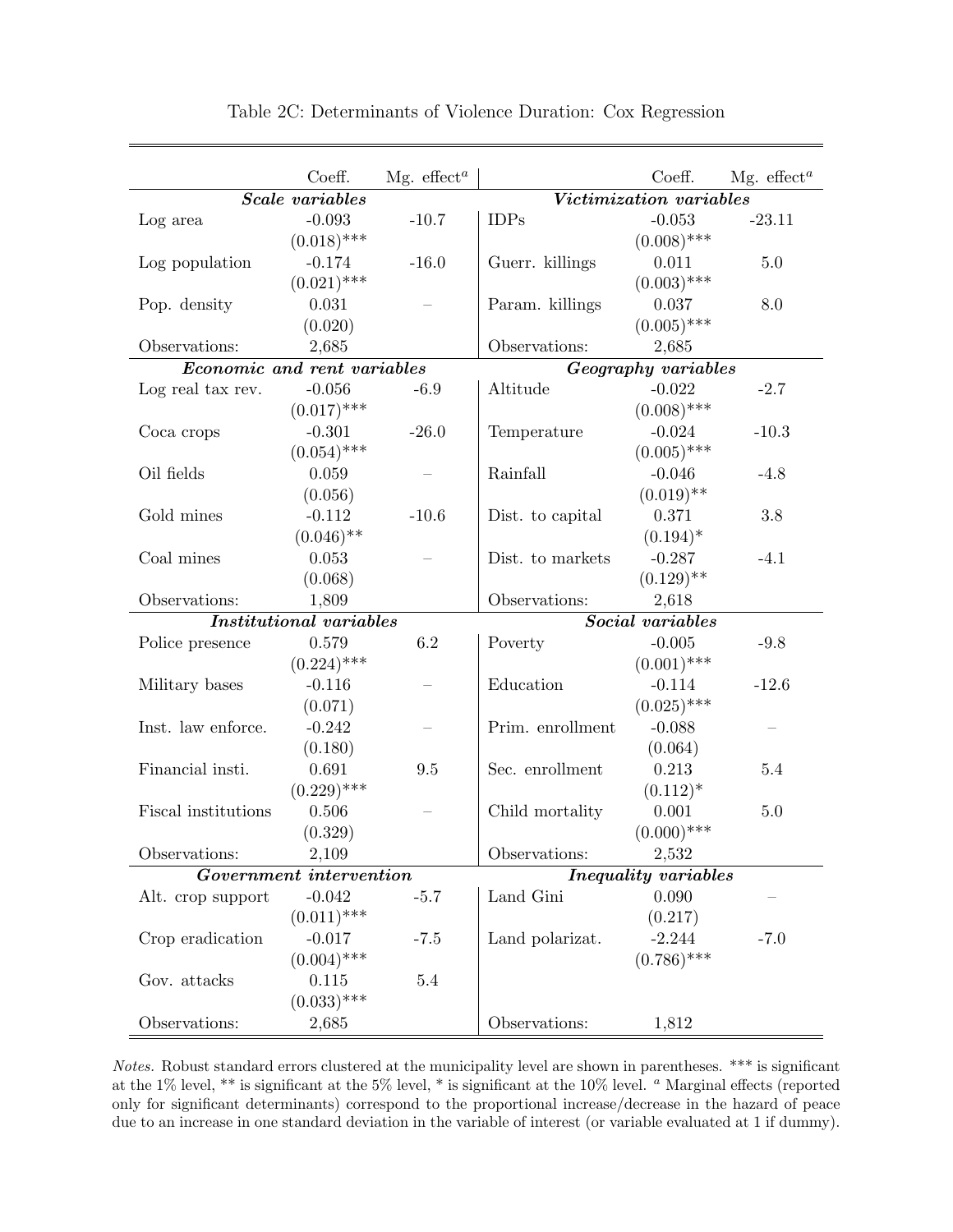| Panel A1 - Robustness of scale variables                                 |                           |                                                  |                           |                           |                           |                           |                           |  |
|--------------------------------------------------------------------------|---------------------------|--------------------------------------------------|---------------------------|---------------------------|---------------------------|---------------------------|---------------------------|--|
| Control set:                                                             | Victim.                   | Econ.                                            | Geogra.                   | Inst.                     | Social                    | Interv.                   | Dist.                     |  |
| Log area                                                                 | $-0.043$<br>$(0.019)$ **  | 0.023<br>(0.030)                                 | $-0.071$<br>$(0.021)$ *** | $-0.062$<br>$(0.026)$ **  | $-0.088$<br>$(0.023)$ *** | $-0.089$<br>$(0.018)$ *** | 0.003<br>(0.030)          |  |
| Log pop.                                                                 | $-0.130$<br>$(0.021)$ *** | $-0.269$<br>$(0.041)$ ***                        | $-0.180$<br>$(0.022)$ *** | $-0.232$<br>$(0.048)$ *** | $-0.218$<br>$(0.025)$ *** | $-0.168$<br>$(0.020)$ *** | $-0.297$<br>$(0.041)$ *** |  |
| Density                                                                  | 0.018<br>(0.017)          | 0.971<br>$(0.305)$ ***                           | 0.035<br>$(0.020)*$       | 0.622<br>$(0.250)$ **     | 0.022<br>(0.020)          | 0.039<br>$(0.018)$ **     | 1.534<br>$(0.450)$ ***    |  |
| p-val vict.<br>p-val econ.<br>p-val geo.<br>p-val insti.<br>p-val social | [0.000]                   | [0.000]                                          | [0.036]                   | [0.150]                   | [0.022]                   |                           |                           |  |
| p-val interv.<br>p-val dist.<br>Observations:                            | 2,685                     | 1,809                                            | 2,618                     | 2,109                     | 2,532                     | [0.000]<br>2,685          | [0.000]<br>1,812          |  |
|                                                                          |                           | Panel A2 - Robustness of victimization variables |                           |                           |                           |                           |                           |  |
| Control set:                                                             | Scale                     | Econ.                                            | Geogra.                   | Inst.                     | Social                    | Interv.                   | Dist.                     |  |
| <b>IDPs</b>                                                              | $-0.038$<br>$(0.008)$ *** | $-0.041$<br>$(0.009)$ ***                        | $-0.051$<br>$(0.009)$ *** | $-0.049$<br>$(0.009)$ *** | $-0.052$<br>$(0.009)$ *** | $-0.055$<br>$(0.009)$ *** | $-0.050$<br>$(0.008)$ *** |  |
| Guerr. killings                                                          | 0.010<br>$(0.003)$ ***    | 0.009<br>$(0.002)$ ***                           | 0.011<br>$(0.003)$ ***    | 0.010<br>$(0.002)$ ***    | 0.010<br>$(0.003)$ ***    | 0.007<br>$(0.003)$ **     | 0.010<br>$(0.002)$ ***    |  |
| Param. killings                                                          | 0.038<br>$(0.005)$ ***    | 0.035<br>$(0.006)$ ***                           | 0.038<br>$(0.005)$ ***    | 0.034<br>$(0.005)$ ***    | 0.036<br>$(0.005)$ ***    | 0.038<br>$(0.005)$ ***    | 0.031<br>$(0.005)$ ***    |  |
| p-val scale.<br>p-val econ.<br>p-val geo.<br>p-val insti.                | [0.000]                   | [0.000]                                          | [0.003]                   | [0.002]                   |                           |                           |                           |  |
| p-val social<br>p-val interv.<br>p-val dist.                             |                           |                                                  |                           |                           | [0.031]                   | [0.000]                   | [0.163]                   |  |
| Observations:                                                            | 2,685                     | 1,809                                            | 2,618                     | 2,109                     | 2,532                     | 2,685                     | 1,812                     |  |

#### Table 3A: Robustness of Determinants by Group: Cox Regression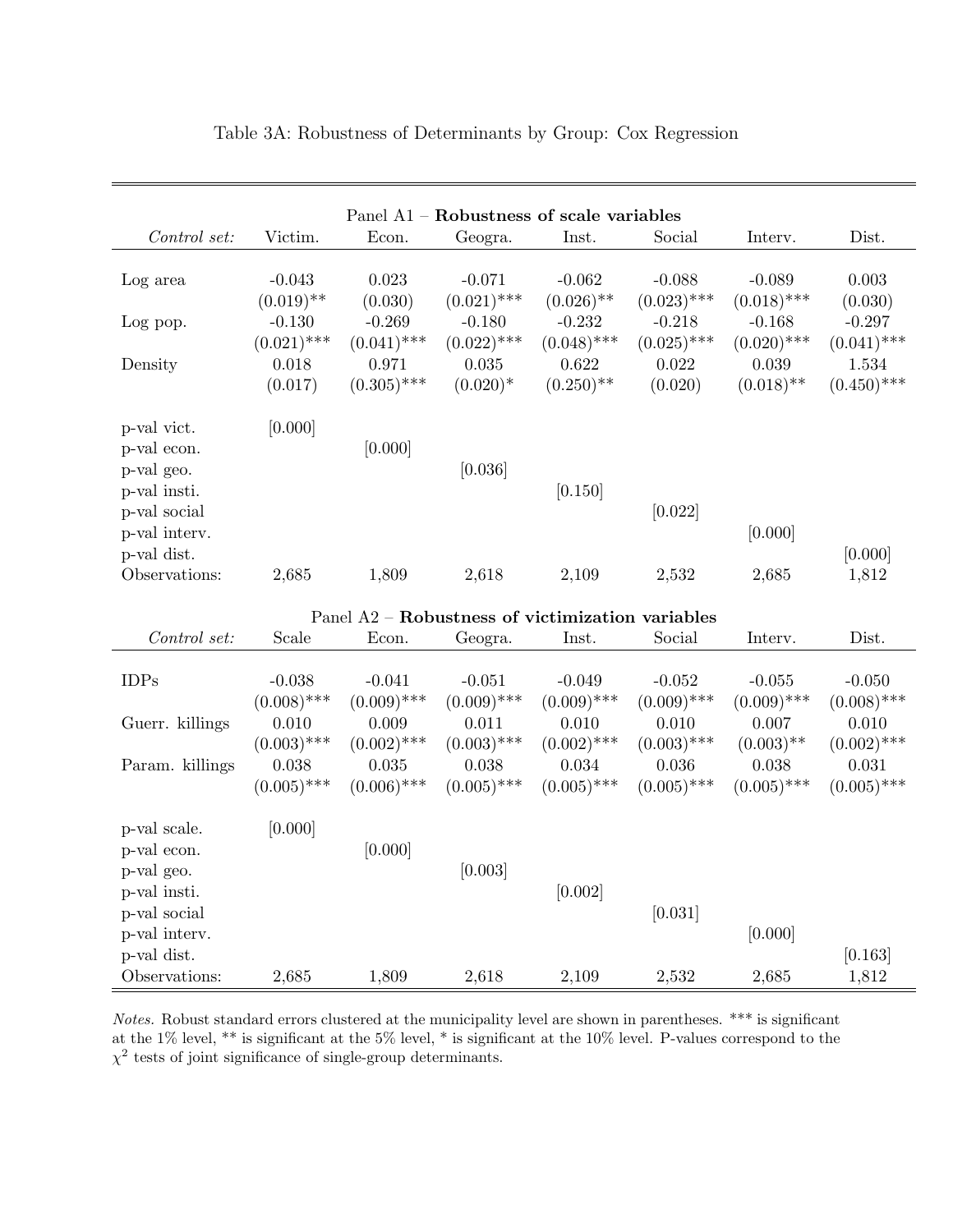| Panel B1 - Robustness of economic and rent variables |                                |                                  |                                                       |                                 |                                    |                                        |                                |  |
|------------------------------------------------------|--------------------------------|----------------------------------|-------------------------------------------------------|---------------------------------|------------------------------------|----------------------------------------|--------------------------------|--|
| Control set:                                         | Scale                          | Victim.                          | Geogra.                                               | Inst.                           | Social                             | Interv.                                | Dist.                          |  |
| Log tax                                              | 0.003<br>(0.022)               | $-0.046$<br>$(0.017)$ ***        | $-0.069$<br>$(0.018)$ ***                             | $-0.052$<br>$(0.019)$ ***       | $-0.107$<br>$(0.020)$ ***          | $-0.052$<br>$(0.018)$ ***              | $-0.077$<br>$(0.018)$ ***      |  |
| Coca crops                                           | $-0.239$<br>$(0.064)$ ***      | $-0.131$<br>$(0.061)$ **         | $-0.221$<br>$(0.063)$ ***                             | $-0.243$<br>$(0.056)$ ***       | $-0.157$<br>$(0.062)$ **           | $-0.335$<br>$(0.057)$ ***              | $-0.234$<br>$(0.065)$ ***      |  |
| Oil                                                  | 0.046<br>(0.060)               | 0.062<br>(0.056)                 | 0.102<br>$(0.059)*$                                   | 0.045<br>(0.059)                | 0.089<br>(0.065)                   | 0.049<br>(0.059)                       | 0.035<br>(0.064)               |  |
| Gold                                                 | $-0.085$<br>$(0.046)^*$        | $-0.118$<br>$(0.044)$ ***        | $-0.090$<br>$(0.048)^*$                               | $-0.088$<br>$(0.047)^*$         | $-0.114$<br>$(0.047)$ **           | $-0.113$<br>$(0.047)$ **               | $-0.066$<br>(0.059)            |  |
| Coal                                                 | 0.070<br>(0.061)               | 0.061<br>(0.068)                 | 0.038<br>(0.068)                                      | $0.028\,$<br>(0.067)            | 0.074<br>(0.064)                   | 0.024<br>(0.065)                       | $-0.004$<br>(0.073)            |  |
| p-val scale<br>p-val victim.<br>p-val geo.           | [0.000]                        | [0.000]                          | [0.040]                                               |                                 |                                    |                                        |                                |  |
| p-val insti.<br>p-val social<br>p-val interv.        |                                |                                  |                                                       | [0.004]                         | [0.000]                            | [0.000]                                |                                |  |
| p-val dist.<br>Observations:                         | 1,809                          | 1,809                            | 1,762                                                 | 1,669                           | 1,719                              | 1,809                                  | [0.454]<br>1,379               |  |
|                                                      |                                |                                  | Panel $B2 -$ <b>Robustness of geography variables</b> |                                 |                                    |                                        |                                |  |
| Control set:                                         | Scale                          | Victim.                          | Econ.                                                 | Inst.                           | Social                             | Interv.                                | Dist.                          |  |
| Altitude                                             | $-0.018$<br>(0.014)            | $-0.026$<br>$(0.010)$ ***        | $-0.023$<br>$(0.008)$ ***                             | $-0.014$<br>$(0.005)$ ***       | $-0.013$<br>(0.009)                | $-0.017$<br>$(0.006)$ ***              | $-0.031$<br>$(0.006)$ ***      |  |
| Temperature                                          | $-0.012$<br>$(0.005)$ **       | $-0.017$<br>$(0.005)$ ***        | $-0.008$<br>(0.006)                                   | $-0.017$<br>$(0.005)$ ***       | $-0.020$<br>$(0.006)$ ***          | $-0.022$<br>$(0.005)$ ***              | $-0.026$<br>$(0.005)$ ***      |  |
| Rainfall                                             | $-0.041$<br>$(0.018)$ **       | $-0.012$<br>(0.018)              | $-0.037$<br>(0.024)                                   | $-0.053$<br>$(0.021)$ ***       | $-0.036$<br>$(0.020)*$             | $-0.038$<br>$(0.019)$ **               | $-0.028$<br>(0.020)            |  |
| Dist. cap.                                           | 0.094                          | 0.406                            | $-0.241$                                              | 0.086                           | 0.385                              | 0.377                                  | 0.257                          |  |
| Dist. mkts.                                          | (0.204)<br>$-0.020$<br>(0.127) | $(0.167)$ **<br>0.102<br>(0.126) | (0.245)<br>$-0.042$<br>(0.175)                        | (0.214)<br>$0.134\,$<br>(0.136) | $(0.229)^*$<br>$-0.258$<br>(0.168) | $(0.194)^*$<br>$-0.220$<br>$(0.129)^*$ | (0.237)<br>$-0.238$<br>(0.154) |  |
| p-val scale.                                         | [0.000]                        |                                  |                                                       |                                 |                                    |                                        |                                |  |
| p-val victim.<br>p-val econ.<br>p-val insti.         |                                | [0.000]                          | [0.000]                                               | [0.000]                         |                                    |                                        |                                |  |
| p-val social<br>p-val interv.                        |                                |                                  |                                                       |                                 | [0.000]                            | [0.000]                                |                                |  |
| p-val dist.<br>Observations:                         | 2,618                          | 2,618                            | 1,762                                                 | 2,098                           | 2,532                              | 2,618                                  | [0.084]<br>1,778               |  |

Table 3B: Robustness of Determinants by Group: Cox Regression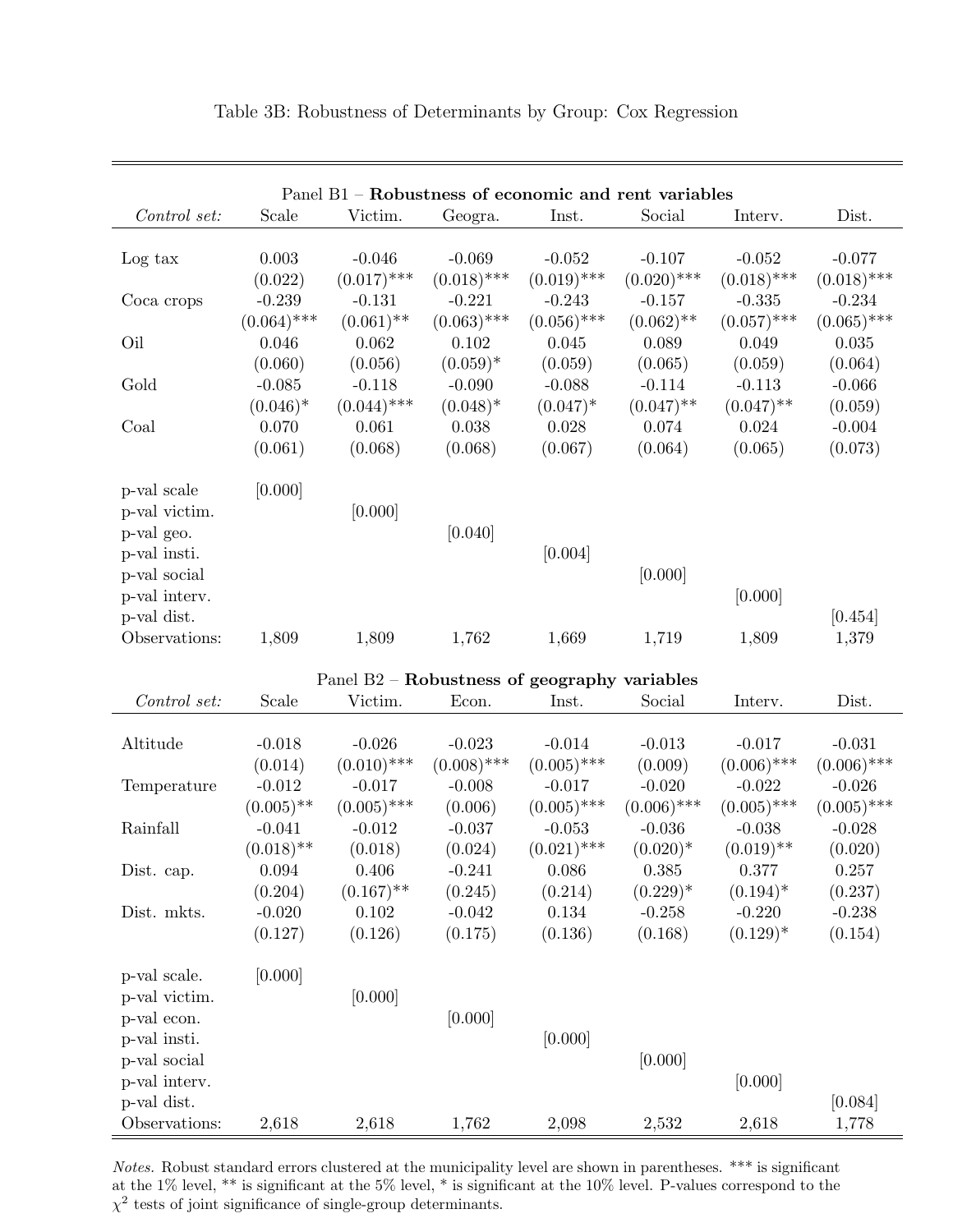| Panel C1 - Robustness of institutional variables |              |                |              |                                                       |               |               |               |  |
|--------------------------------------------------|--------------|----------------|--------------|-------------------------------------------------------|---------------|---------------|---------------|--|
| Control set:                                     | Scale        | Victim.        | Econ.        | Geogra.                                               | Social        | Interv.       | Dist.         |  |
| Police                                           | 0.256        | 0.495          | 0.516        | 0.632                                                 | 0.651         | 0.521         | 0.467         |  |
|                                                  | (0.216)      | $(0.212)$ **   | $(0.272)^*$  | $(0.219)$ ***                                         | $(0.238)$ *** | $(0.229)$ **  | $(0.270)*$    |  |
| Mil. bases                                       | 0.012        | 0.03           | 0.004        | $-0.070$                                              | $-0.157$      | $-0.100$      | $-0.118$      |  |
|                                                  | (0.074)      | (0.079)        | (0.075)      | (0.068)                                               | $(0.075)$ **  | (0.072)       | (0.078)       |  |
| Law enf.                                         | $-0.365$     | $-0.297$       | $-0.458$     | $-0.195$                                              | $-0.300$      | $-0.233$      | $-0.060$      |  |
|                                                  | $(0.152)$ ** | $(0.166)^*$    | $(0.207)$ ** | (0.172)                                               | (0.191)       | (0.184)       | (0.185)       |  |
| Financial                                        | 0.101        | 0.499          | 0.673        | 0.582                                                 | 0.601         | 0.656         | 0.460         |  |
|                                                  | (0.228)      | $(0.211)$ **   | $(0.269)$ ** | $(0.221)$ ***                                         | $(0.219)$ *** | $(0.231)$ *** | $(0.247)^*$   |  |
| Fiscal                                           | 0.298        | 0.300          | 0.382        | 0.372                                                 | 0.402         | 0.472         | 0.359         |  |
|                                                  | (0.311)      | (0.315)        | (0.399)      | (0.316)                                               | (0.327)       | (0.331)       | (0.352)       |  |
| p-val scale                                      | [0.000]      |                |              |                                                       |               |               |               |  |
| p-val victim.                                    |              | [0.000]        |              |                                                       |               |               |               |  |
| p-val econ.                                      |              |                | [0.000]      |                                                       |               |               |               |  |
| p-val geo.                                       |              |                |              | [0.000]                                               |               |               |               |  |
| p-val social                                     |              |                |              |                                                       | [0.017]       |               |               |  |
| p-val interv.                                    |              |                |              |                                                       |               | [0.000]       |               |  |
| p-val dist.                                      |              |                |              |                                                       |               |               | [0.001]       |  |
| Observations:                                    | 2,109        | 2,109          | 1,669        | 2,098                                                 | 2,040         | 2,109         | 1,687         |  |
|                                                  |              |                |              | Panel C <sub>2</sub> - Robustness of social variables |               |               |               |  |
| Control set:                                     | Scale        | Victim.        | Econ.        | Geogra.                                               | Inst.         | Interv.       | Dist.         |  |
| Poverty                                          | $-0.001$     | $-0.001$       | $-0.004$     | $-0.002$                                              | $-0.002$      | $-0.005$      | $-0.006$      |  |
|                                                  | (0.001)      | (0.001)        | $(0.002)$ ** | (0.002)                                               | (0.001)       | $(0.001)$ *** | $(0.002)$ *** |  |
| Education                                        | $0.048\,$    | $-0.042$       | 0.015        | $-0.076$                                              | $-0.038$      | $-0.101$      | $-0.078$      |  |
|                                                  | $(0.028)^*$  | $(0.025)^*$    | (0.031)      | $(0.027)$ ***                                         | (0.030)       | $(0.027)$ *** | $(0.030)$ *** |  |
| Prim. enroll.                                    | $-0.021$     | $-0.016$       | 0.014        | $-0.032$                                              | $-0.097$      | $-0.045$      | $-0.106$      |  |
|                                                  | (0.067)      | (0.067)        | (0.076)      | (0.066)                                               | (0.067)       | (0.066)       | (0.074)       |  |
| Sec. enroll.                                     | 0.075        | 0.055          | 0.203        | 0.260                                                 | 0.257         | 0.165         | 0.100         |  |
|                                                  | (0.117)      | (0.116)        | (0.134)      | $(0.115)$ **                                          | $(0.122)$ **  | $(0.115)^*$   | (0.130)       |  |
| Child mort.                                      | 0.0001       | 0.0004         | 0.0003       | 0.001                                                 | $-0.0002$     | 0.001         | 0.0004        |  |
|                                                  | (0.0002)     | $(0.0002)$ *** | (0.0002)     | $(0.000)$ ***                                         | (0.0002)      | $(0.000)$ *** | $(0.0002)$ ** |  |
| p-val scale.                                     | [0.000]      |                |              |                                                       |               |               |               |  |
| p-val victim.                                    |              | [0.000]        |              |                                                       |               |               |               |  |
| p-val econ.                                      |              |                | [0.000]      |                                                       |               |               |               |  |
| p-val geo.                                       |              |                |              | [0.000]                                               |               |               |               |  |
| p-val insti.                                     |              |                |              |                                                       | [0.000]       |               |               |  |
| p-val interv.                                    |              |                |              |                                                       |               | [0.000]       |               |  |
| p-val dist.                                      |              |                |              |                                                       |               |               | [0.001]       |  |
| Observations:                                    | 2,532        | 2,532          | 1,719        | 2,532                                                 | 2,040         | 2,532         | 1,724         |  |

Table 3C: Robustness of Determinants by Group: Cox Regression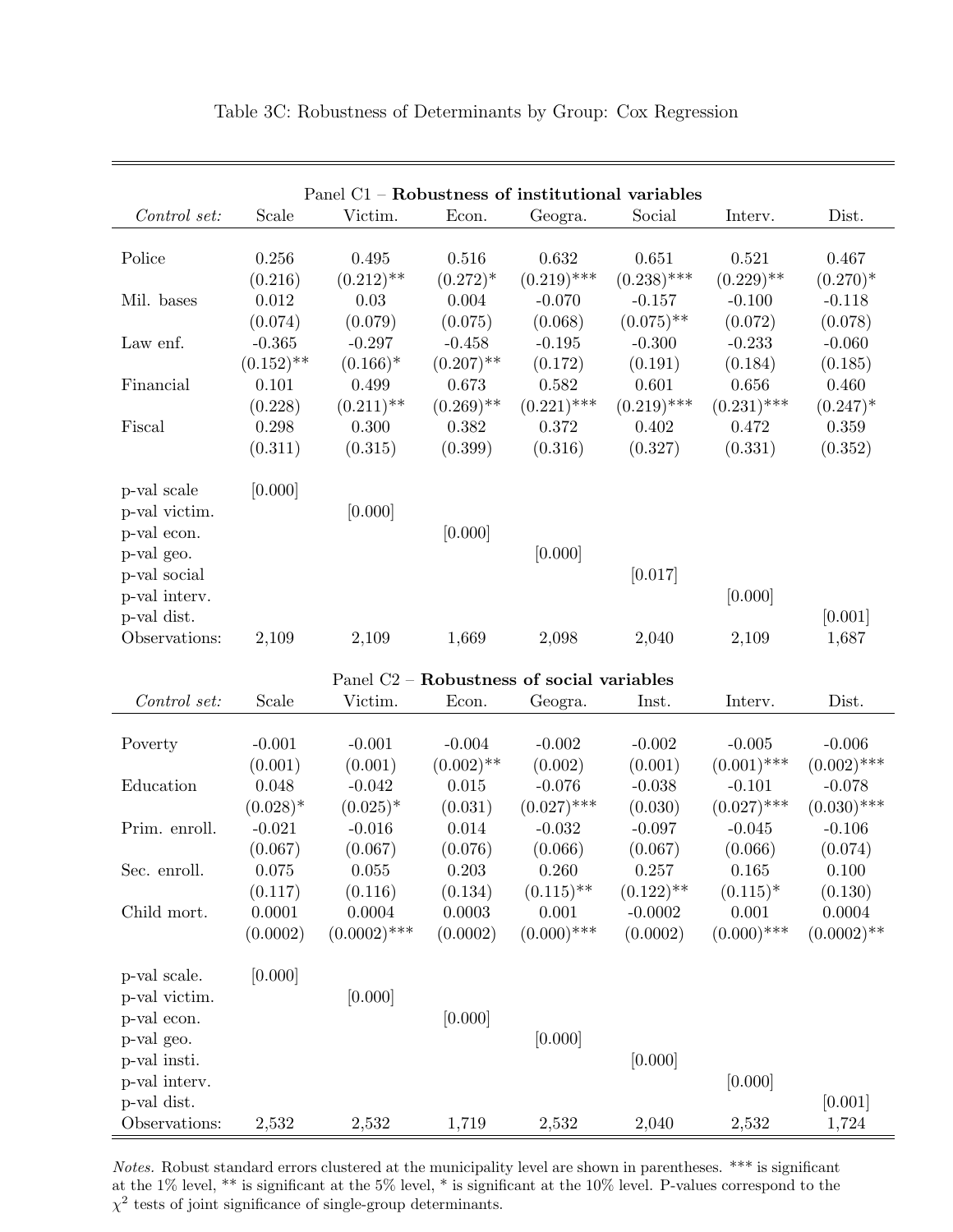| Panel D1 - Robustness of intervention variables             |                           |                           |                                               |                           |                           |                           |                            |  |  |
|-------------------------------------------------------------|---------------------------|---------------------------|-----------------------------------------------|---------------------------|---------------------------|---------------------------|----------------------------|--|--|
| Control set:                                                | Scale                     | Victim.                   | Econ.                                         | Geogra.                   | Inst.                     | Social                    | Dist.                      |  |  |
| Alt. crops                                                  | $-0.034$<br>$(0.011)$ *** | $-0.032$<br>$(0.011)$ *** | $-0.050$<br>$(0.011)$ ***                     | $-0.042$<br>$(0.011)$ *** | $-0.039$<br>$(0.013)$ *** | $-0.038$<br>$(0.011)$ *** | $-0.062$<br>$(0.010)$ ***  |  |  |
| Eradication                                                 | $-0.009$<br>$(0.004)$ **  | 0.002<br>(0.005)          | 0.002<br>(0.004)                              | $-0.012$<br>$(0.005)$ **  | $-0.015$<br>$(0.006)$ **  | $-0.011$<br>$(0.006)$ **  | $-0.018$<br>$(0.006)$ ***  |  |  |
| Gov. attacks                                                | 0.138<br>$(0.029)$ ***    | 0.178<br>$(0.032)$ ***    | 0.164<br>$(0.030)$ ***                        | 0.105<br>$(0.033)$ ***    | 0.167<br>$(0.027)$ ***    | 0.099<br>$(0.035)$ ***    | $0.175\,$<br>$(0.029)$ *** |  |  |
| p-val scale<br>p-val victim.<br>p-val econ.<br>p-val geo.   | [0.000]                   | [0.000]                   | [0.000]                                       | [0.000]                   |                           |                           |                            |  |  |
| p-val insti.<br>p-val social.                               |                           |                           |                                               |                           | [0.000]                   | [0.000]                   | [0.001]                    |  |  |
| p-val dist.<br>Observations:                                | 2,685                     | 2,685                     | 1,809                                         | 2,618                     | 2,109                     | 2,532                     | 1,812                      |  |  |
|                                                             |                           |                           | Panel D2 - Robustness of inequality variables |                           |                           |                           |                            |  |  |
| Control set:                                                | Scale                     | Victim.                   | Econ.                                         | Geogra.                   | Inst.                     | Social                    | Interv.                    |  |  |
| Land Gini                                                   | 0.140<br>(0.218)          | $-0.040$<br>(0.214)       | $-0.031$<br>(0.421)                           | $-0.024$<br>(0.224)       | 0.046<br>(0.218)          | 0.014<br>(0.383)          | 0.261<br>(0.216)           |  |  |
| Land Polar.                                                 | $-2.305$<br>$(0.715)$ *** | $-1.296$<br>$(0.743)^*$   | $-0.980$<br>(1.408)                           | $-1.561$<br>$(0.758)$ **  | $-2.603$<br>$(0.779)$ *** | $-2.599$<br>$(1.267)$ **  | $-1.718$<br>$(0.751)$ **   |  |  |
| p-val scale.<br>p-val victim.<br>p-val econ.                | [0.000]                   | [0.000]                   | [0.000]                                       |                           |                           |                           |                            |  |  |
| p-val geo.<br>p-val insti.<br>p-val social<br>p-val interv. |                           |                           |                                               | [0.000]                   | [0.000]                   | [0.000]                   | [0.000]                    |  |  |
| Observations:                                               | 1,812                     | 1,812                     | 1,379                                         | 1,778                     | 1,687                     | 1,724                     | 1,812                      |  |  |

| Table 3D: Robustness of Determinants by Group: Cox Regression |  |  |
|---------------------------------------------------------------|--|--|
|                                                               |  |  |